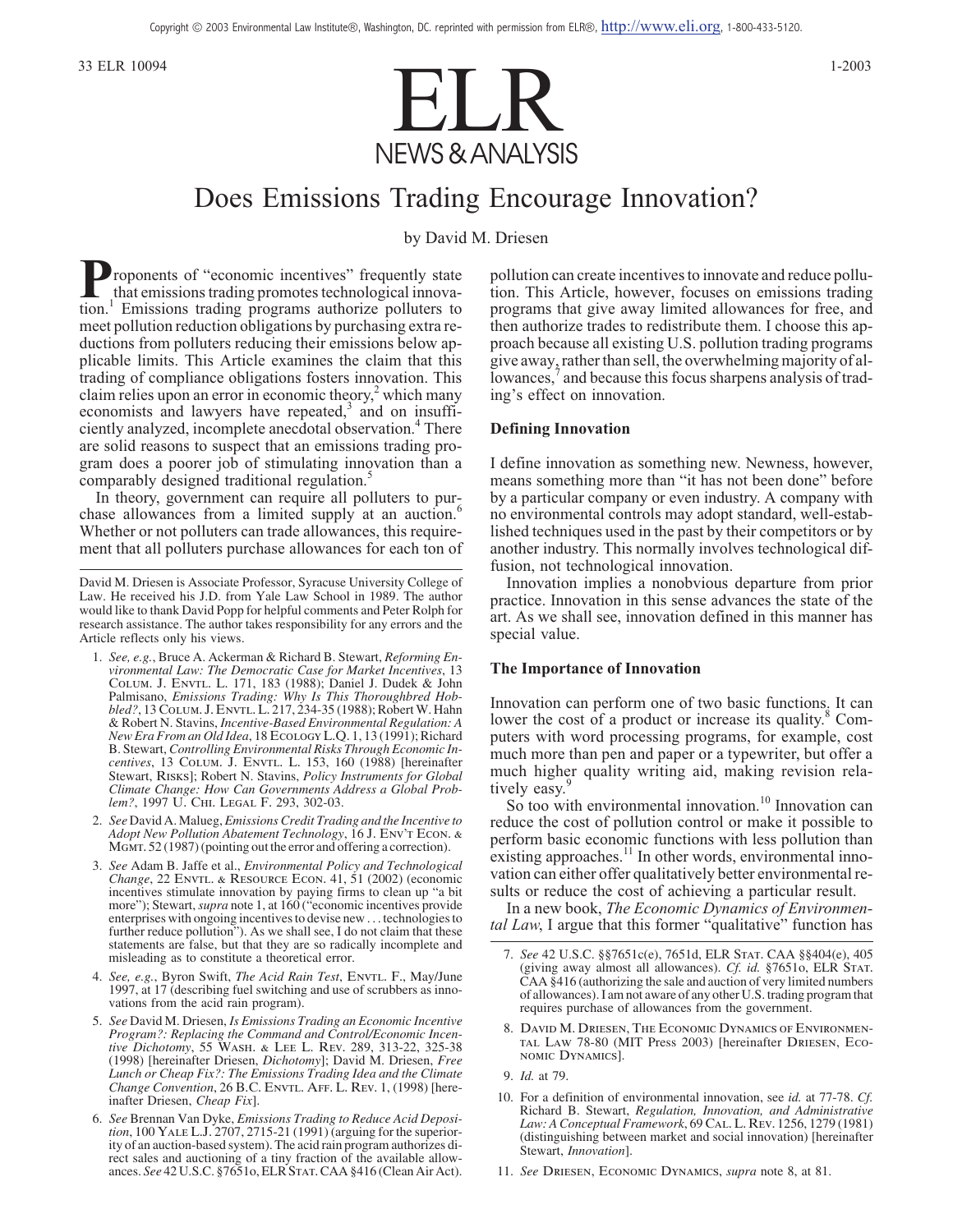immense importance.<sup>12</sup> We suffer from continued air pollution problems and worsening climate change largely because we remain addicted to very old basic technologies such as coal-fired power plants and gasoline-burning car engines.<sup>13</sup> Pollution from cars and power plants bears a major portion of the responsibility for tens of thousands of annual deaths from air pollution, millions of cases of asthma, cancer risks, reproductive toxicity risk, widespread destruction of ecosystems, and global climate change (which may produce rising seas, a spread of infectious diseases, ecosystem harms, and, in places, drought and starvation).

We need to change current technologies drastically if we hope to address these problems comprehensively in the economically dynamic world we live in—a dynamic world of growing population, increased consumption, and fierce lobbying fueled by the proceeds of increased consumption. This economic dynamic tends to make environmental problems grow over time.<sup>16</sup> This dynamic almost always undermines some of the progress environmental regulation would otherwise bring about, and, at times, leads to absolute declines in environmental quality. $\frac{1}{2}$ 

Technological innovation also performs an important political function—making progress possible where it otherwise could not occur.<sup>18</sup> The climate change regime, for example, assumes that the richer countries will develop and share the technologies that will make it possible for relatively poor countries to enjoy a good quality of life and contribute to efforts to address climate change.<sup>19</sup> Absent this sort of developed country leadership, developed countries may have great difficulty persuading tomorrow's greatest greenhouse gas emitters, such as China and India, to reduce emissions to tolerable levels.<sup>20</sup>

- 13. *See* David M. Driesen, *Sustainable Development and Air Quality: The Need to Replace Basic Technologies With Cleaner Alternatives*, 32 ELR 10277, 10280, 10284 (Mar. 2002) (detailing contributions to air pollution from vehicles and power plants and the persistence of outmoded technologies) [hereinafter Driesen, Sustainable Develop $ment$ ; ENVIRONMENTAL LAW INST. (ELI), CLEANER POWER: THE *Benefits and Costs of Moving From Coal Generation to Modern Power Technologies* (2001).
- 14. *See* Driesen, *Sustainable Development, supra* note 13, at 10277-80 tribution to air pollution); CLIMATE CHANGE 2001: SYNTHESIS REPORT 9-12 (Robert T. Watson et al. eds., 2001); THE REGIONAL IMPACTS OF CLIMATE CHANGE: AN ASSESSMENT OF VULNERABIL*ities* 5-7 (Robert T. Watson et al. eds., 1998);*Lynne T. Edgerton, The Rising Tide: Global Warming and World Sea Levels* (1991).
- 15. *See Driesen, Economic Dynamics*, *supra* note 8, at 114, 123-25 (discussing population growth and lobbying by regulated industry); Driesen, *Sustainable Development, supra* note 13, at 10285-86 (discussing benefits of changing basic power plant and vehicle technologies); *ELI, Cleaner Power*, *supra* note 13 (discussing costs and benefits of moving from coal-fired power production).
- 16. *See Driesen, Economic Dynamics*, *supra* note 8, at 123-26.
- 17. *See id.* at 123.
- 18. *See* Timothy F. Malloy, *Regulation by Incentives: Myths, Models, and Micromarkets*, 80*Tex. L. Rev.* 531, 541 (2002) (innovation can ease "the way for broader environmental improvements"). *Cf.* Jaffe et al.,*supra* note 3, at 54-55 (noting that cost-saving innovation may make optimal environmental policy more stringent).
- 19. *See* Driesen, *Cheap Fix*, *supra* note 5, at 15.
- 20. *See id.* at 50; Deborah E. Cooper, *The Kyoto Protocol and China: Global Warming's Sleeping Giant*, 11 *Geo. Int'l L. Rev.* 401, 429 & n.202 (1999) (citing a Chinese official's statement that the United States is shirking its climate change responsibilities to support the statement that China has objected to additional responsibilities for

We need to reframe the environmental policy debate around the question of addressing the economic dynamics of environmental law.<sup>21</sup> This involves, among other things, asking how we can design environmental law that stimulates environmental innovation as effectively as we currently stimulate material innovation (some of which is environmentally destructive).<sup>22</sup> In any case, environmental policy analysts generally agree upon the desirability of stimulating technological innovation to improve the environment.<sup>23</sup>

Emissions trading has been widely implemented.<sup>24</sup> Hence, the question of whether it encourages innovation matters a great deal.

# **The Theoretical Error**

Imagine an argument against emissions trading's capacity to stimulate innovation that went like this: in an emissions trading program, some polluters emit more than their allowable emissions; therefore, these polluters have less of an incentive to innovate than they would have under a traditional program and emissions trading decreases incentives to innovate.

This argument is wrong. Why?

Well, emissions trading does provide an incentive for some polluters to emit more than they would under a traditional regulation.<sup>25</sup> But those polluters must pay other polluters to make extra emission reductions to make up the gap.<sup>26</sup> Resting a model of emissions trading upon the experience of only one-half of the polluters (the buyers of credits) in the market is obviously wrong. This model leaves the sellers of emission credits, who make extra reductions to sell to the buyers, out of the picture. It is obviously incomplete.

Now, let's make an equally wrong argument for the other position. The argument would go like this: polluters have an incentive to make extra emission reductions under emissions trading so that they can sell credits<sup>27</sup>; therefore, emissions trading stimulates innovation.

This model accurately explains the situation of sellers of credits. But it is also obviously incomplete. It leaves the buyers of credits out of the picture. While sellers further decrease their emissions under an emissions trading program than they would under a comparable traditional regulation,

developing nations); *Joyeeta Gupta, The Climate Change Convention and Developing Countries: From Conflict to Consensus* 129 n.41 (1997).

- 21. *See Driesen, Economic Dynamics*,*supra* note 8, at 10-11, 215.
- 22. *See id.* at 12, 183-201.
- 23. *See, e.g.*, Jaffe et al., *supra* note 3, at 49.
- 24. *See* Driesen, *Dichotomy*, *supra* note 5, at 291-92. *See, e.g.*, Royal C. Gardner, *Banking on Entrepreneurs: Wetlands, Mitigation Banking, and Takings*, 81 *Iowa L. Rev.* 527 (1996) (reviewing an intertemporal trading program for wetlands conservation); David M. Driesen, *Choosing Environmental Instruments in a Transnational Context*, 27 *Ecology L.Q.* 263 (2000) (discussing international application of emissions trading); Ann Powers, *Reducing Nitrogen Pollution on Long Island Sound: Is There a Place for Pollutant Trading?*, 23 *Colum. J. Envtl. L.* 137 (1998) (discussing proposal to use nitrogen trading regionally to control water pollution).
- 25. *See* Driesen, *Dichotomy*, *supra* note 5, at 334; *Suzi Kerr & Richard Newell, Policy-Induced Technology Adoption: Evidence From the U.S. Lead Phasedown* 3 (Resources for the Future Discussion Paper No. 01-14, 2001) (relatively high-cost plants will have decreased incentives to adopt technology under a trading system).
- 26. *See id.*
- 27. *See* Malueg, *supra* note 2, at 8-9 & n.33.

<sup>12.</sup> *See id.* at 85-89.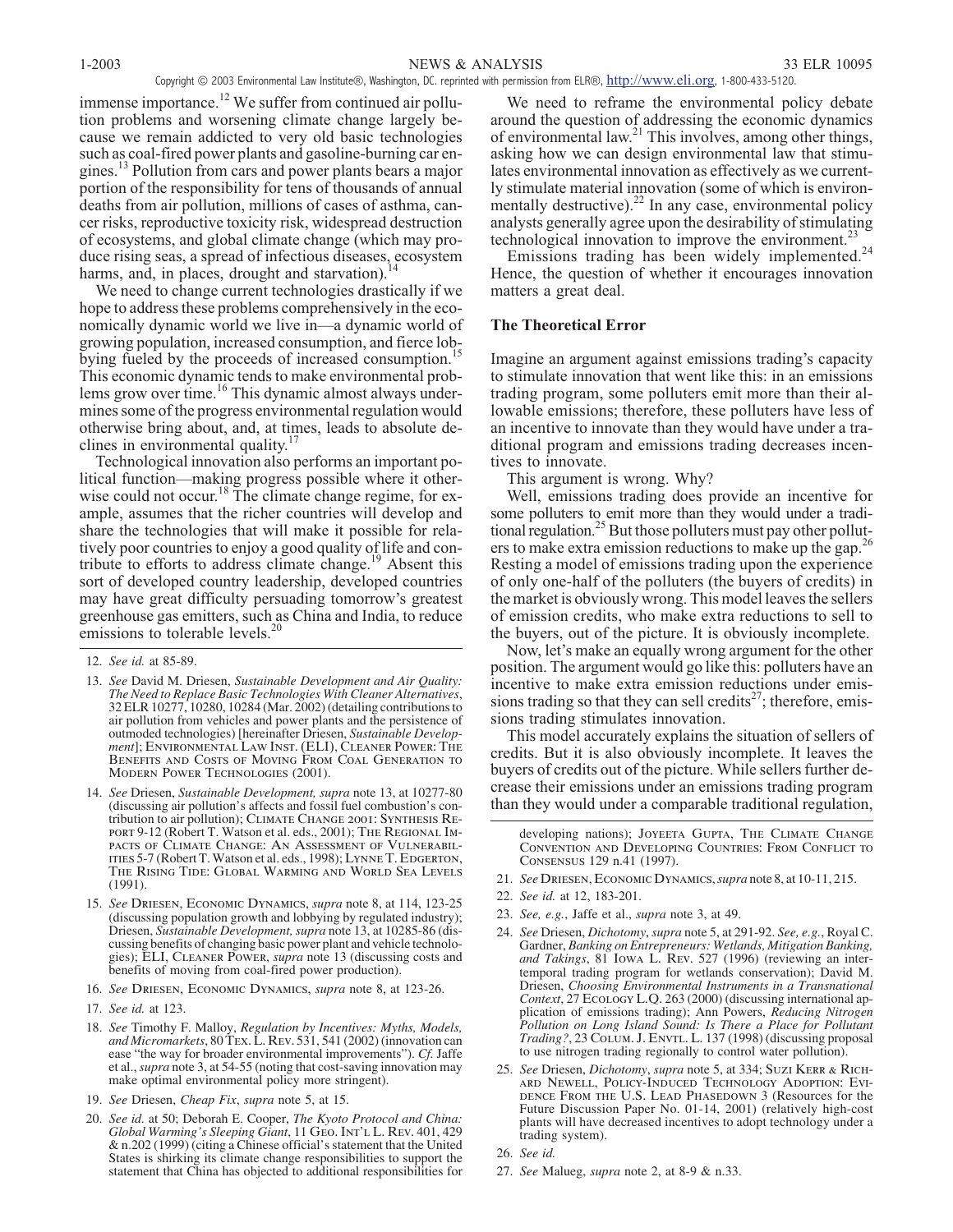buyers increase their emissions above what a traditional regulation allows.

The seller-based model, incomplete as it is, actually forms the theoretical predicate for the standard argument that emissions trading encourages innovation.<sup>28</sup> Many economists, legal scholars, and practicing lawyers repeat this obviously incomplete argument over and over again as gospel.<sup>2</sup>

Basing an economic model only upon the seller's decrease of emissions amounts to treating emissions trading as a program that generates extra net emission reductions. If emissions trading did that, obviously it would create a greater net incentive for innovation. For stricter regulation demands more than laxer regulation and, therefore, heightens incentives for innovation. But an emissions trading does not generate more net emissions reductions than a comparable traditional regulation. A perfectly functioning trading program will generate the same reductions as a comparable traditional regulation.

For those not familiar with emissions trading, a brief example of an emissions trading program shows why emissions trading does not produce more net emission reductions than a comparable traditional regulation. Imagine that two pollution sources each emit 200 tons of pollution. A regulator decides to reduce these 400 tons of total pollution by 100 tons. She can accomplish this by requiring each facility to eliminate 50 tons of pollution; this amounts to a traditional regulation in the form of a uniform performance standard. Alternatively, she can mandate the same reduction but authorize trading. In this trading case, the facility facing high control costs might make no reductions at its facility, but pay the other facility to eliminate 50 tons of extra pollution at its facility. The seller makes a 100-ton reduction, complying with its own 50-ton reduction requirement and generating an additional 50 tons worth of credits to sell to the facility making no reduction. This produces the same 100 tons of total reduction as the traditional regulation but distributes the reduction differently to maximize economic efficiency. Hence, the seller-based model's treatment of trading as an approach increasing net reductions constitutes error.

If the market functions perfectly, then an emissions trading program produces precisely the same amount of reductions that a traditional regulation with the same emission limits would produce, no more and no  $less.^{30}$  Emissions trading shifts emission reductions, concentrating the same number of reductions among the facilities with the lowest pollution reduction costs.<sup>31</sup> The right question is whether this shift of reductions from high-cost to low-cost facilities encourages innovation.

Claiming that emissions trading provides individual facilities an incentive absent from traditional regulation—the incentive to produce credits for sale—does not save the argument that emissions trading is superior in stimulating innovation. For emissions trading decreases incentives present in traditional regulation—the incentive for high-cost facilities to innovate in order to save costs. Economists have no real explanation why a measure that reduces innovation incentives for some facilities and increases them for others will lead to an increase in overall levels of innovation among facilities subject to a regulation. And the relevant question for public policy, of course, must address overall levels of innovation, not just of a chosen subset of facilities.

In 1987, David Malueg, now of Tulane University's economics department, wrote an article in the *Journal of Environmental Economics and Management* discussing the incompleteness of the seller-based model.<sup>32</sup> He argued that an economic model of emissions trading must recognize that some polluters make more reductions under a trading regime than they would under a traditional regulation, and some polluters make less.<sup>33</sup> This argument seems irrefutable. Indeed, the desire of some polluters to avoid otherwise required reductions generates the demand for "extra" emission decreases that drives emissions trading. In a real sense, emission increases (above otherwise required levels) finance emission decreases in an emissions trading program.<sup>34</sup> For the savings realized by not making expensive reductions at buyers' own facilities finance the purchase of credits that drives the market.<sup>35</sup>

Amazingly, the economics literature does not refute Malueg's model or defend the incomplete model most economists have selected. While sophisticated analysts recognize that Malueg's model casts doubt on the thesis that emissions trading without auctioned allowances encourages innovation,<sup>36</sup> many articles continue to give a reasonably complete model short shrift while basing conclusions on an obviously incomplete model.<sup>37</sup> Worse, the selection of a

33. *See id.* at 54-56.

- 34. *See* Driesen, *Dichotomy, supra* note 5, at 337.
- 35. *See id.*
- 36. Driesen, *Dichotomy, supra* note 5, at 334 (employing the Malueg model); *David Wallace, Environmental Policy and Indus- trial Innovation: Strategies in Europe, the U.S.A., and Ja- pan* 20 (1995) (explaining that Malueg's "more sophisticated model" casts doubt on the claim that emissions trading necessarily spurs innovation); Malloy, *supra* note 18, at 543 n.33 (discussing Malueg as suggesting that emissions trading may cause a decrease in research and development in pollution-reducing technology); Kerr & Newell, *supra* note 25, at 3 (employing the Malueg model as part of a very sophisticated analysis of the lead trading program); Hahn & Stavins, *supra* note 1, at 8-9 n.33 (pointing out, consistent with Malueg, that trading encourages abatement by some sources, while encouraging high cost sources to increase emissions); Robert P. Anex, *Stimulating Innovation in Green Technology: Policy Alternatives and Opportunities*, 44 *Am. Behav. Scientist* 188, 201 (2002) (market incentives do not necessarily improve incentives for innovation; Chuhlo Jung et al., *Incentives for Advanced Pollution Abatement Technology at the Industry Level: An Evaluation of Policy Alternatives*, 30 *J. Envtl. Econ. &Mgmt.* 95, 95 (1996) ("marketable permits may not provide greater incentives than standards, because the incentive effects of marketable permits depend on whether firms are buyers and sellers"); V. Kerry Smith & Randy Walsh, *Do Painless Environmental Policies Exist?*, 21 *J. Risk & Uncertainty* 73, 75-76 (2000) (addressing the Malueg model); Michael Grubb & David Ulph, *Energy, the Environment, and Innovation*, 18 OXFORD *Rev. Econ. Pol'y* 92, 104 (2002) (expressing lack of confidence in environmental policy's ability to encourage innovation without a technology policy). *See also* Jean-Jacques Laffont & Jean Tirole, *Pollution Permits and Environmental Innovation*, 62 *J. Pub. Econ.* 127, 128 (1996) (permits can create "inefficiencies with regard to innovation").
- 37. *See, e.g.*, Jaffe et al.,*supra* note 3, at 51 (stating that economic incentives pay firms to "clean up a bit more," but not mentioning that emissions trading pays others not to clean up). Hahn & Stavins, writing in the *Ecology Law Quarterly*, state that emissions trading en-

<sup>28.</sup> *See id.*

<sup>29.</sup> *See*, *e.g.*, Jaffe et al., *supra* note 3, at 51 ("market-based instruments can provide powerful incentives for companies to adopt cheaper and better pollution-control technologies... because... with market-based instruments, it pays firms to clean up a bit more . . . ).

<sup>30.</sup> *See* Hahn & Stavins,*supra* note 1, at 8-9 & n.33 (describing trading's tendency to seek equilibrium. *See generally J.H. Dales, Pollution, Property, and Prices* 92-100 (1968).

<sup>31.</sup> *See* Driesen, *Dichotomy, supra* note 5, at 334; Driesen, *Cheap Fix, supra* note 5, at 43.

<sup>32.</sup> *See* Malueg, *supra* note 2.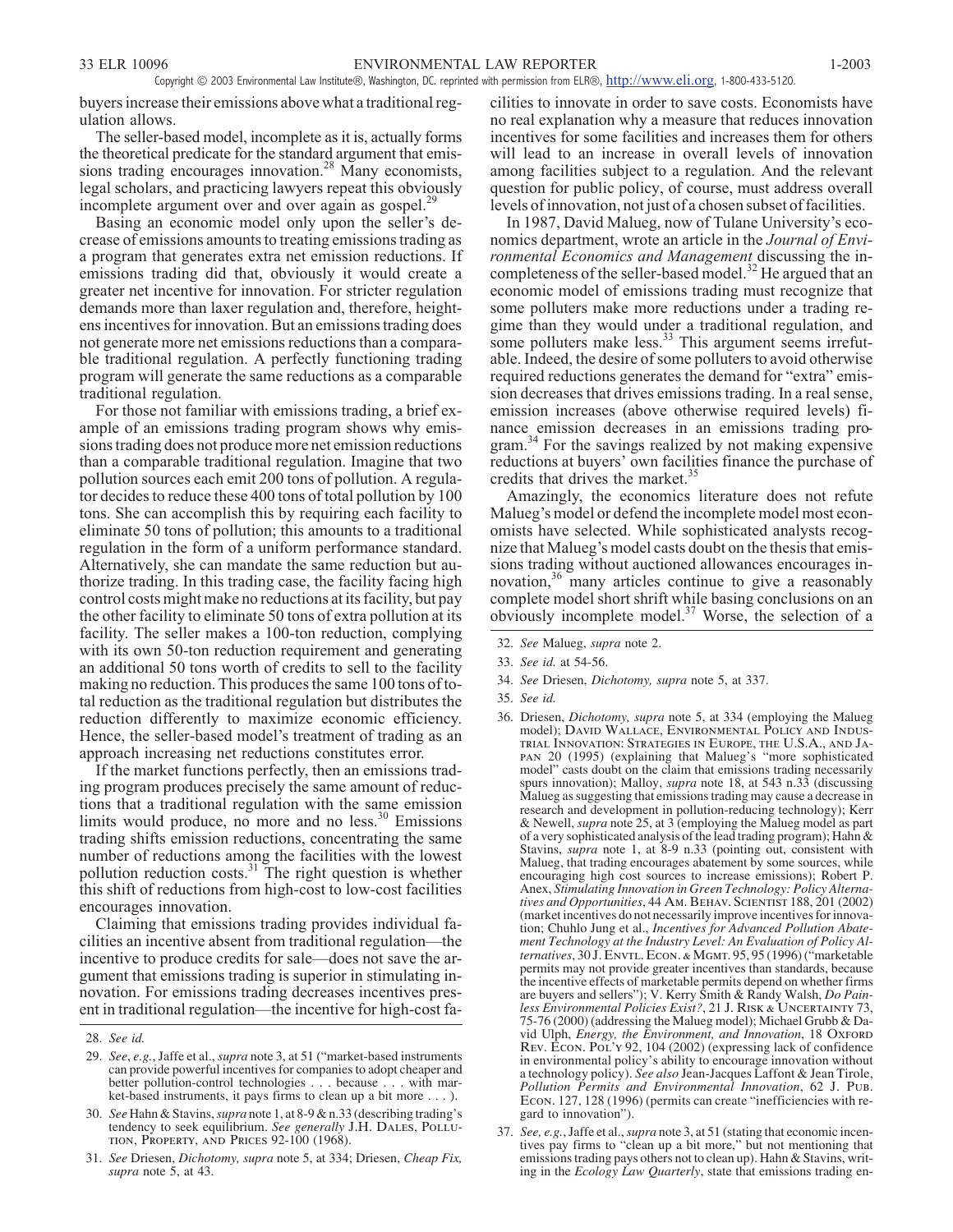seller-based model is systematically biased toward the position that emissions trading encourages innovation, just as the selection of a buyer-based model would be systematically biased toward the conclusion that emissions trading discourages innovation.

# **The Theoretical Case Against Emissions Trading as a Stimulator of Innovation**

A rudimentary understanding of emissions trading shows that it will disfavor costly innovation. Emissions trading creates an incentive for a polluter facing high control cost to purchase credits that cost less than the cost of control at the buyer's facility.<sup>38</sup> Furthermore, the buyer has an incentive to purchase the cheapest credits possible. Knowing this, rational sellers will only generate credits that cost less to produce than: (1) the control cost of prospective buyers; and (2) credits with which the seller must compete.

This rules out the purchase of credits generated by relatively expensive innovation. But that raises the question of whether expensive innovation is desirable. In answering that question, we should bear in mind that useful innovations often follow a path where they cost a lot at the outset, but the costs of using innovations fall as producers learn better production techniques and realize savings through economies of scale.<sup>39</sup> Thus, an expensive innovation might function as an investment in future cheap reductions.<sup>40</sup> The emissions trading market does not encourage such investments because the buyer of credits chooses the cheapest current reductions, not considering societal cost savings in the future.<sup>41</sup>

Furthermore, some expensive innovations offer a qualitative improvement that makes them quite worthwhile, even if they do cost more.<sup>42</sup> Thus, for example, a technology that reduces a whole raft of environmental benefits may prove valuable even if it does not offer the cheapest current method of obtaining the benefit sought by a targeted emissions trading program.

- 38. *See* Malloy, *supra* note 18, at 542-43; Driesen, *Cheap Fix*, *supra* note 5, at 42 (buyers will purchase cheap credits).
- 39. *See, e.g.*, Julie Edelson Halpert, *Harnessing the Sun and Selling It Abroad: U.S. Solar Industry in Export Boom*, *N.Y. Times*, June 5, 1996, at D1; Adam B. Jaffe et al., *Technological Change and the Environment, in The Handbook of Environmental Economics* 33 (Jeffrey Vincent ed., 2003) (forthcoming) (discussing economic models predicated upon falling abatement costs from "learning by doing"); *Commission on Sustainable Development (CSD), Acting as the Preparatory Committee for the World Summit on Sustainable Development, Energy, and Transport: Report of the Secretary General*, at 4, U.N. Doc. E/CN.17/2001/PC/20 (2000) (price of solar photovoltaic modules has come down about 25%).
- 40. *See, e.g.*, *Driesen, Economic Dynamics*,*supra* note 8, at 83-85.
- 41. *See, e.g.*, Driesen, *Cheap Fix, supra* note 5, at 44.
- 42. *See, e.g.*, *Driesen, Economic Dynamics*,*supra* note 8, at 85-86.

Innovations that decrease reliance upon fossil fuels offer both this qualitative superiority and the possibility of future cost savings. Renewable energy technologies have experienced rapid declines in prices as production has increased, even though they have never achieved the scale that might facilitate really enormous reductions in price.<sup>43</sup> And renewable technologies promise relief not just from a particular air pollutant, but from a host of pollutants, associated destruction of land from drilling and mining, water pollution, and much else besides.<sup>44</sup> Yet, emissions trading tends to favor low-cost solutions, like better scrubbers and catalysts, to environmentally economically superior solutions for the long haul.

While the case against emissions trading as a method to stimulate expensive but potentially invaluable environmental innovation seems simple, irrefutable, and very strong, the question of whether it provides superior incentives for cost-reducing innovation is more complex.<sup>45</sup> I now turn to that question.

Emissions trading creates two sets of incentives. It creates weaker incentives for innovation from buyers of credits than a comparable traditional regulation, encouraging the buyer to forego reductions and innovation at her facility.<sup>46</sup> On the other hand, it creates stronger incentives for sellers of credits to innovate, encouraging them to make extra emission reductions at their facilities (in order to sell credits). The difficult and appropriate question is whether this spatial shift of reductions increases or decreases net innovation.

In theory, emissions trading probably weakens net incentives for innovation. $47$  If a regulation allows facilities to use trading to meet standards, then the low-cost facilities will tend to provide more of the total reductions than they would provide under a comparable traditional regulation.<sup>48</sup> Conversely, the high-cost facilities will tend to provide less of the total required reductions than they would under a comparable traditional regulation.<sup>49</sup> One would expect the low-cost facilities to have a greater ability to provide reductions without substantial innovation than the highcost facility.<sup>50</sup> A high-cost facility may need to innovate to escape the high costs of routine compliance; the lowcost facility may have less of a need for this.<sup>51</sup> The induced innovation hypothesis, widely employed by economists, suggests that high costs will spur, not deter, inno-

- 44. *See Driesen, Economic Dynamics*, *supra* note 8, at 34-35.
- 45. In fact, the case is not completely iron clad. The lead trading case may demonstrate that notwithstanding the drag trading may place on innovation, sufficiently stringent limits will force innovation if they cannot be met without it. If one reduces pollution to zero, innovation often must take place. While trading can retard the pace of innovation, as it did in the lead case, it will not prevent it. *See* Driesen, *Dichotomy, supra* note 5, at 317 n.131.
- 46. *See* Kerr & Newell, *supra* note 25, at 3 (buyers have decreased incentives for technological adoption).
- 47. Driesen, *Cheap Fix, supra* note 5, at 42.
- 48. *Id.* at 43.
- 49. Driesen, *Dichotomy, supra* note 5, at 334.
- 50. *Id.*
- 51. *Id.*; Driesen, *Cheap Fix, supra* note 5, at 42-43.

courages innovation by paying firms for additional cleanup. *See* Hahn & Stavins, *supra* note 1, at 13. In a footnote they cite Malueg for the proposition that trading may reduce traditional incentives for abatement "under certain circumstances." *Id.* n.70. *See also* Eran Feitelson, *An Alternative Role for Economic Instruments: Sustainable Future for Environmental Management*, 16 ENVTL. MGMT. 299, 301 (1992) (Malueg has "shown that trading permits do not provide in all cases a superior incentive for pollution control innovations"). But Malueg's claim applies to all trading programs that give away allowances, i.e., just about all of the extant programs, not just "certain circumstances." It's not an exception to some general rule, it is the rule.

<sup>43.</sup> *See, e.g.*, CSD, *supra* note 39, at 4 (discussing declines in prices of solar photovoltaic modules); *James McVeigh et al., Winner, Loser, or Innocent Victim?: Has Renewable Energy Performed as Expected* (Resources for the Future Discussion Paper No. 99-28, 1999).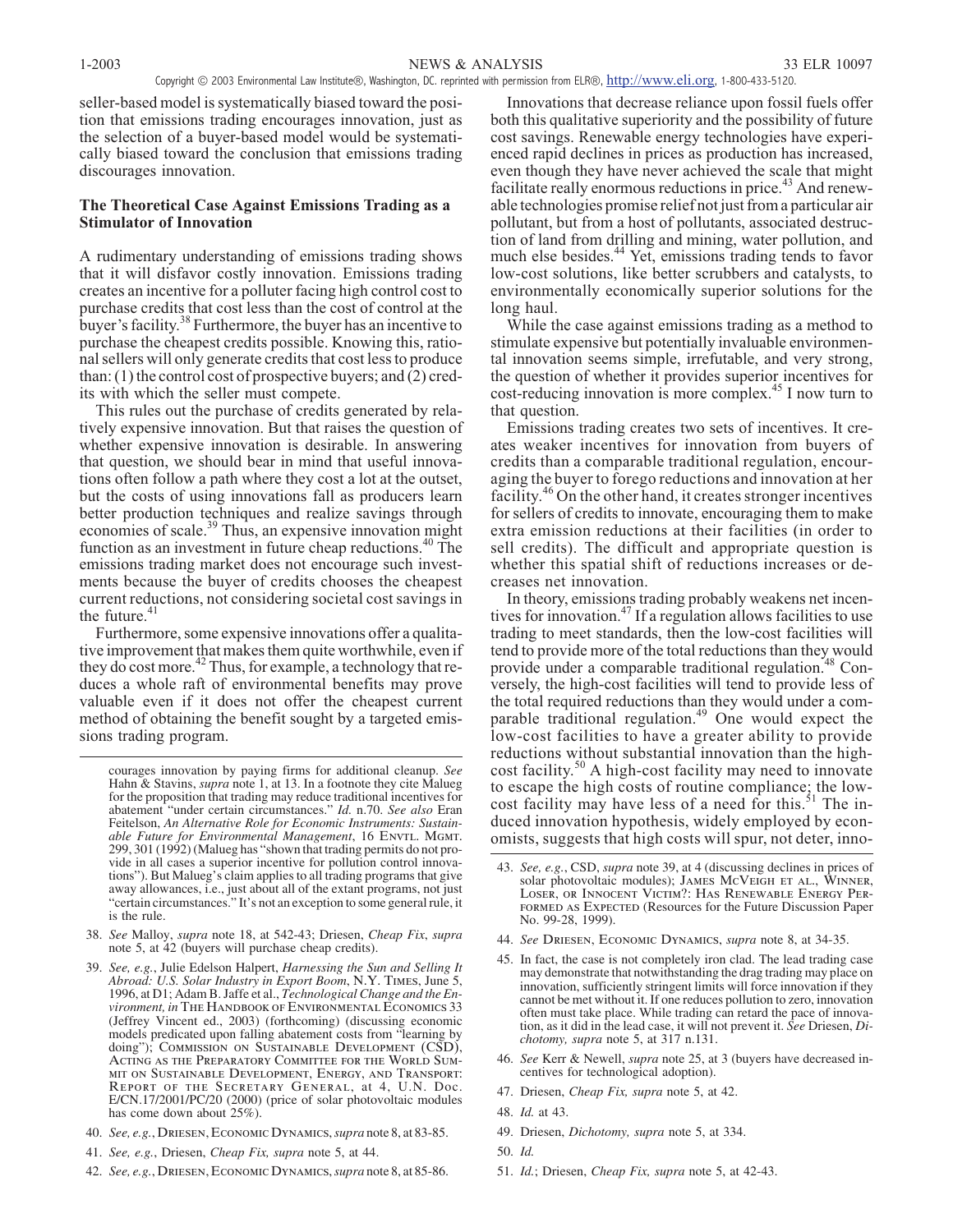vation.<sup>52</sup> So lowering the cost of routine compliance, through trading or otherwise, does not encourage innovation. Trading, by shifting reductions from high-cost to lowcost facilities, may lessen the net incentives for innovation.<sup>53</sup>

High local control costs often serve as the catalyst for innovation. Companies do not routinely pursue all innovations.<sup>54</sup> Investigation of innovation often involves substantial investment without certainty about payoff.<sup>55</sup> Many companies' management structures further discourage environmental innovation because environmental projects must compete with other more favored projects for company resources needed to investigate and implement the innovation.<sup>56</sup> When companies face either the impossibility of compliance without innovation or very high control costs, however, the environmental compliance division acquires some bargaining power to secure resources to investigate innovation.<sup>57</sup> Absent such incentives, companies will tend to comply or overcomply through application of routine technology.

Some analysis of the low emissions vehicle (LEV) program, a regulatory program that several states have enacted to stimulate innovation and secure emission reductions from automobiles, illustrates the way emissions trading may decrease incentives for innovation.<sup>58</sup> The program requires introduction of a fairly large number of vehicles that must meet emission standards that car manufacturers can realize with fairly modest technological improvements, such as introduction of very efficient catalysts.<sup>59</sup> But the program also requires introduction of a small number of zero emission vehicles (ZEVs), most likely electric cars.<sup>60</sup> The automobile industry claims that the ZEVs will prove expensive to produce. One could, in theory, design a program that provides the same net emission reductions as the LEV program by requiring more widespread implementation of the emission

- 52. *See* Richard G. Newell et al., *The Induced Innovation Hypothe- sis and Energy-Saving Technological Change*, 114 *Q. J. Econ.* 941 (1999). *Cf.* Malloy, *supra* note 18, at 546 (linking the in- duced innovation idea to the idea that traditional regulation may induce innovation).
- 53. Driesen, *Dichotomy, supra* note 5, at 335.
- 54. *See* Malloy, *supra* note 18, at 537-38, 556.
- 55. *See id.* at 557; Jaffe et al.,*supra* note 3, at 44 (discussing how uncertainties can lead to insufficient investment in innovation).
- 56. *See* Malloy, *supra* note 18, at 567-86 (describing various forms of competition for resources within firms).
- 57. *See id*. at 550 (discussing how very stringent regulation leaves the firm with little choice but to innovate).
- 58. *See* Association of Int'l Auto. Mfrs. v. Commissioner, 208 F.3d 1, 3-4, 30 ELR 20469, 20470-71 (1st Cir. 2000) (discussing California's recission of prior zero emission vehicle (ZEV) mandate and negotiation of a memorandum of understanding creating an informal ZEV mandate); American Auto. Mfrs. Ass'n v. Cahill, 152 F.3d 196, 199, 28 ELR 21491, 21491-92 (2d Cir. 1998) (same); Virginia v. EPA, 108 F.3d 1397, 1412 & n.16, 27 ELR 20718, 20725 & n.16 (D.C. Cir. 1997) (Connecticut, Massachusetts, and New York have adopted the LEV program); American Auto. Mfrs. Ass'n v. Commissioner, 31 F.3d 18, 25 ELR 20080 (1st Cir. 1994) (upholding Massachusetts' LEV program); Motor Vehicle Mfrs. Ass'n of the United States v. New York State Dep't of Envtl. Conservation, 79 F.3d 1298, 26 ELR 20564 (2d Cir. 1996) (upholding New York LEV program).
- 59. *See Studies Will Examine Effects of Sulfur on Catalysts in Low Emission Vehicles*, 28 Envt. Rep. (BNA) 403 (June 27, 1997).
- 60. *See* Motor Vehicle Mfrs. Ass'n of the United States v. New York State Dep't of Envtl. Conservation, 17 F.3d 521, 528, 24 ELR 20552, 20555-56 (2d Cir. 1994). For a discussion of some of the technological issues, see *James J. Mackenzie, The Keys to the Car: Electric and Hydrogen Vehicles for the* 21*st Century* (1994).

reduction requirements other than the zero emissions mandate as the basis for a trading program.<sup>61</sup> In the short run at least, this would produce, in theory, the same emission reductions for less cost. But the zero emissions mandate provides the incentive to develop new technologies that may revolutionize the environmental performance of automobiles over time and even lower long-term costs.<sup>62</sup> Hence, there is a trade off between the short term efficiency that emissions trading promotes and the desire to promote environmentally superior technological innovation.

Another example comes from joint implementation, an international emissions trading program proposed as a means of meeting climate change goals.<sup>63</sup> The United States has sponsored pilot projects to demonstrate the feasibility of allowing electric utilities, significant sources of greenhouse gases, to claim credits undertaken abroad as a substitute for making reductions below current levels at home. If instead the United States imposed strict reduction requirements upon electric utilities, they might have to switch fuels in order to meet the requirements. They might need to switch from coal to natural gas to meet fairly stringent reduction targets and very strict standards might drive them toward innovative technologies, such as almost-zero polluting fuel cells and solar energy.<sup>64</sup> But joint implementation may allow them to avoid this. Utility operators may eschew expensive innovation to meet a strict reduction target at home in favor of upgrading a very dirty plant abroad with off-theshelf technology at very modest cost, or better yet, claiming credits for tree planting projects of uncertain benefit.

Emissions trading advocates often cite the increased flexibility of emissions trading as a reason to expect trading to generate more innovation than comparable traditional regulation. But it's not clear why increased spatial flexibility would increase innovation. Locational constraints may increase the need for innovation by requiring very focused pollution control efforts that might become expensive absent innovation.<sup>65</sup> Easing the spatial constraints of traditional regulation may make it easier to deploy some well understood control method at an emissions source that is cheaper to control, rather than encourage innovation. $66$ 

Emissions trading advocates often argue, however, that emissions trading, unlike traditional regulation, offers a continuous incentive to innovate. In fact, emissions trading fails to provide such a continuous incentive.

A pure emissions trading model may help clarify the relationship between emissions trading, emission limitations,

- 62. *See generally Michael Shnayerson, The Car That Could: The Inside Story of GM's Revolutionary Electric Vehicle* (1996) (detailing innovations and the role of the ZEV mandate in stimulating them).
- 63. *See Remarks at the National Geographic Society*, 1997*Pub. Papers* 1408 (Oct. 22, 1997) (President William J. Clinton's statement on climate change policy).
- 64. *See generally At Last, The Fuel Cell*, *Economist*, Oct. 25, 1997, at 89; Andrew C. Revkin, *Under Solar Bill, Homeowners Could Cut Electricity Cost to Zero*, *N.Y. Times*, July 25, 1996, at B1.
- 65. *Driesen, Economic Dynamics*, *supra* note 8, at 65.
- 66. *See, e.g.*, *Richard A. Liroff, Reforming Air Pollution Regulation: The Toil and Trouble of EPA's Bubble* 100 (1986) [hereinafter, LIROFF, TOIL] (most "innovations" under bubbles are merely rearrangements of conventional technologies).

<sup>61.</sup> In practice, one could not do so with any integrity. Measurement of the mass of automobile emissions is notoriously difficult, especially "evaporative emissions." ZEVs will virtually eliminate evaporative emissions as well as tailpipe emissions.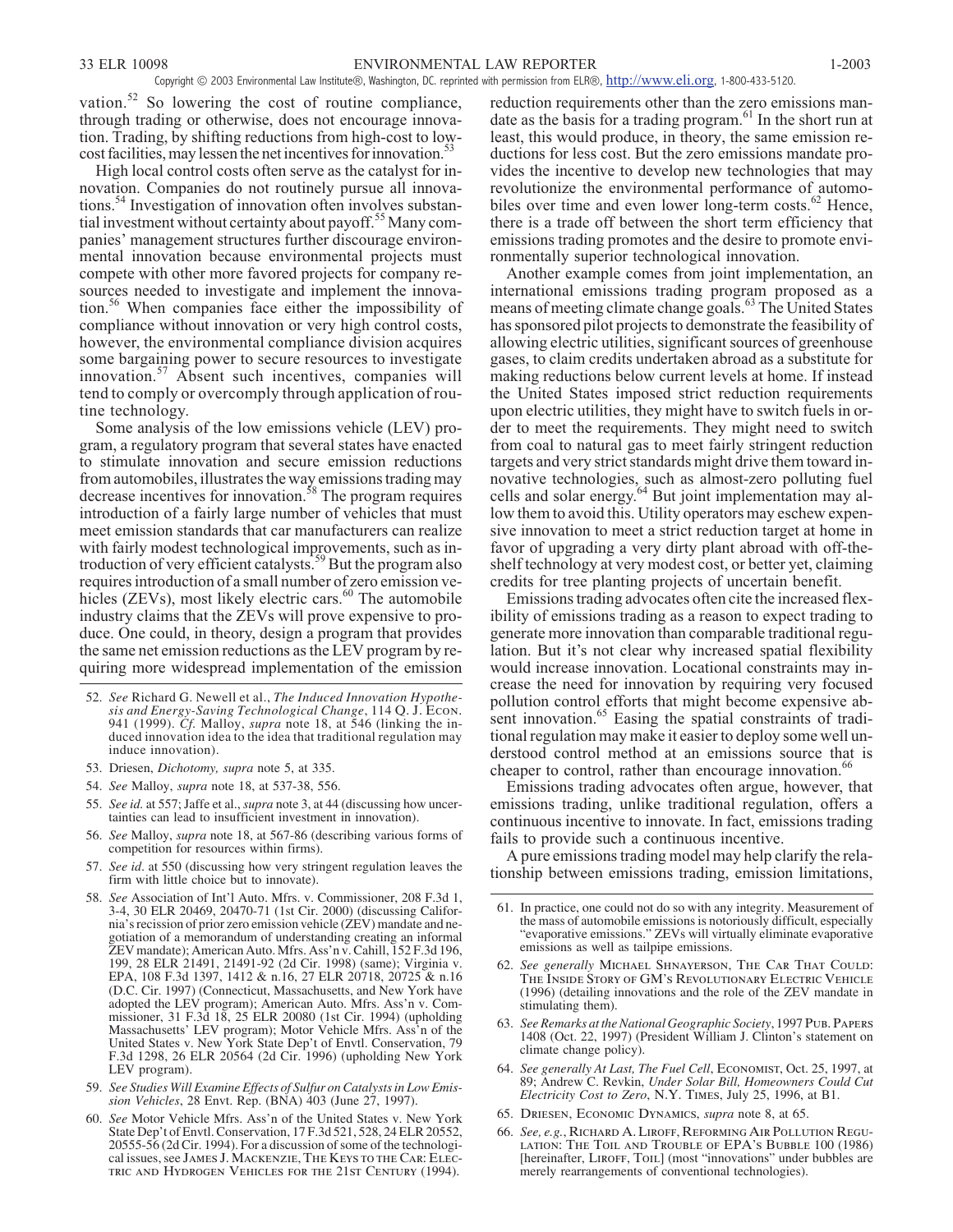and incentives for *continuous* pollution reductions. Imagine a law that allows any firm that reduces pollution to trade with any firm that increases pollution but fails to mandate emission reductions from particular pollution sources. This law would not accomplish much. Without regulatory limits, firms would have no obligation to make further reductions and no incentives to reduce emissions at all (or to trade).<sup>6</sup>

An emissions trading program necessarily includes requirements for specific reductions from each pollution source within the trading program and allows sources to avoid the limits by trading with sources of credits.<sup>68</sup> This means that some governmental body must set quantitative limits for specific pollution sources. $69$  The government then authorizes purchase of credits as a means of meeting the specified pollution limits.

Once a pollution source has complied with the underlying limits, no further incentive exists to make additional reductions. The incentive to provide reductions, either by making them at the source or purchasing credits from elsewhere, continues throughout the compliance period defined by the underlying regulations. No rational seller makes reductions after the compliance deadline passes, because no buyers will exist. The incentive's duration precisely matches that of a traditional regulation with the same compliance period. Once the polluters regulated by a trading program have reached an equilibrium providing the reductions that the governmental body required, no incentive for further reductions exists.

The acid rain trading program does provide fairly long-term incentives because it provides for staged reductions over a very long period of time.<sup>71</sup> But the U.S. Congress can couple long compliance times and ambitious staged reductions with either traditional regulation or emissions trading.<sup>72</sup> The acid rain trading program does not provide incentives to continually improve emission reductions after an equilibrium is reached that matches the underlying reduction mandate.

- 70. *See* Hahn & Stavins,*supra* note 1, at 9 n.33 (emissions trading tends to reach an equilibrium).
- 71. *See*Van Dyke,*supra* note 6, at 2709 (detailing compliance deadlines).

Some writers have argued that emissions trading provides a continuing incentive to reduce "because the number of permits remain limited."<sup>73</sup> Hence, economic growth will increase the demand for permits, raise the price, and provide a greater incentive for polluters to reduce their emissions.<sup>74</sup>

Limiting the number of permits does not create an incentive for continuous net emission reductions below the equilibrium level required by the program. Limiting the number of total permits without decreasing the amount of emissions the permits allow would involve tolerating increases in emissions attributable to economic growth to the extent that existing polluters generate compensating pollution reductions (credits). Net emissions would remain consistent with those authorized by the promulgated emission limits, but would not decrease below that level.<sup>75</sup>

A legal rule limiting the number of permits creates incentives to avoid increases above the mandated level, whether or not the permits can be traded. The premise that a trading program limits the number of permits tacitly assumes that a legal rule prohibits the sources of additional pollution caused by economic growth from operating without purchased emission allowances.<sup>76</sup> An argument that a trading program restrains growth in emissions from economic growth also requires an assumption that the trading regime imposes a cap on the mass of emissions of the sources within a trading program (as in the acid rain program). A program authorizing trading to meet rate-based emission limitations or allowing any pollution source to operate without purchased allowances would tolerate increases in emissions associated with economic growth without demanding compensating credits.<sup>77</sup> So even the modest argument that trading can restrain growth in emissions applies only to a particular idealized trading program, not emissions trading in general.

- 75. *See* Richard B. Stewart, *Economics, Environment, and the Limits of Legal Control*, 9 *Harv. Envtl. L. Rev.* 1, 13 (1985) ("Given a fixed supply of permits... [t]he system will ensure that we... keep in place.") [hereinafter Stewart, *Limits*].
- 76. Tripp & Dudek,*supra* note 69, at 375. This may be quite a heroic as- sumption, since adopting and enforcing a prohibition on all pollution may prove difficult politically. The Clean Air Act (CAA) does not currently contain such a prohibition. The Clean Water Act does contain a general prohibition on nonpermitted discharges. *See* Train v. Colorado Pub. Interest Research Group, 426 U.S. 1, 7, 6 ELR 20549, 20550 (1976) (Act prohibits discharge of pollutants without a permit); EPA v. California ex rel. State Water Resources Control Bd., 426 U.S. 200, 205, 6 ELR 20563, 20565 (1976) (same); Natural Resources Defense Council v. Costle, 568 F.2d 1369, 8 ELR 20028 (D.C. Cir. 1977).*Cf.* Arkansas v. Oklahoma, 503 U.S. 91, 107-08, 22 ELR 20552, 20556 (1992) (EPA may permit discharges into water bodies violating existing water quality standards). But the courts and EPA have not always faithfully implemented the prohibition of nonpermitted discharges. *See* Michael Axline & Patrick McGinley, *Universal Statutes & Planetary Programs: How EPA Has Diluted the Clean Water Act*, 8 *J. Envtl. L. & Litig.* 253 (1993); Atlantic States Legal Found. v. Eastman Kodak Co., 12 F.3d 353, 24 ELR 20234 (2d Cir. 1994) (holding that discharges of pollutants not listed in permit is permissible); Joanna Bowen, *Atlantic States Legal Foundation v. Eastman Kodak Co.: The Second Circuit Affirms the NPDES Permit as a Shield and Tries to Sink the Clean Water Act*, 12 *Pace Envtl. L. Rev.* 269 (1994) (arguing that the court interpreted the Act more narrowly than EPA, which believes that pollutants not listed in permit application cannot be discharged). *Cf.* Northwest Envtl. Advocates v. Portland, 56 F.3d 979, 986, 25 ELR 21250, 21254 (9th Cir. 1995) (citizens may sue to enforce water quality conditions in permits, not just effluent limitations).
- 77. *See* Swift, *supra* note 4, at 18 (explaining that emission rates do not necessarily prevent increases in the mass of emissions).

<sup>67.</sup> Driesen, *Dichotomy, supra* note 5, at 324.

<sup>68.</sup> *See, e.g.*, 42 U.S.C. §7651c(e)(tbl. A), ELR *Stat.* CAA §404(e)(tbl. sion to emit one ton of  $SO<sub>2</sub>$ ). This feature of emissions trading is not just a peculiarity of the acid rain program, but rather, a "necessary aspect" of "any" allowance trading program. Texas Mun. Power Agency v. EPA, 89 F.3d 858, 861, 26 ELR 21541, 21542 (D.C. Cir. 1996). *See* Stewart, *Innovation*, *supra* note 10, at 1332, 1335 (citing initial allocation of permits as a problem in a transferrable system).

<sup>69.</sup> *See* James T.B. Tripp & Daniel J. Dudek, *Institutional Guidelines for Developing a Successful Transferable Rights Program*, 6 *Yale J. on Reg.* 369, 374-76 (1989); Michael C. Naughton, *Establishing Interstate Markets for Emissions Trading of Ozone Precursors: The Case of the Northeast Ozone Transport Commission and the Northeast States for Coordinated Air Use Management Emissions Trading Proposals*, 3 *N.Y.U. Envtl. L.J.* 195, 202 (1994); Nathaniel O. Keohane et al., *The Choice of Regulatory Instruments in Environment Policy*, 22 *Harv. Envtl. L. Rev.* 313, 313 (1998) (describing the choice to pursue emissions trading as a "choice among the instruments" and the issues of how to choose levels as a separable issue). *Cf.* U.S. GENERAL ACCOUNTING OFFICE (GAO), *Transition Series: Environmental Protection Issues* 10 (1992) (incorrectly describing emissions trading as a "nonregulatory alternative").

<sup>72.</sup> Doing this may be justified when the reduction demanded cannot be implemented in a shorter period of time and less justified if the reductions demanded can be produced fairly quickly.

<sup>73.</sup> *See, e.g.*, Tripp & Dudek, *supra* note 69, at 374.

<sup>74.</sup> *Id.*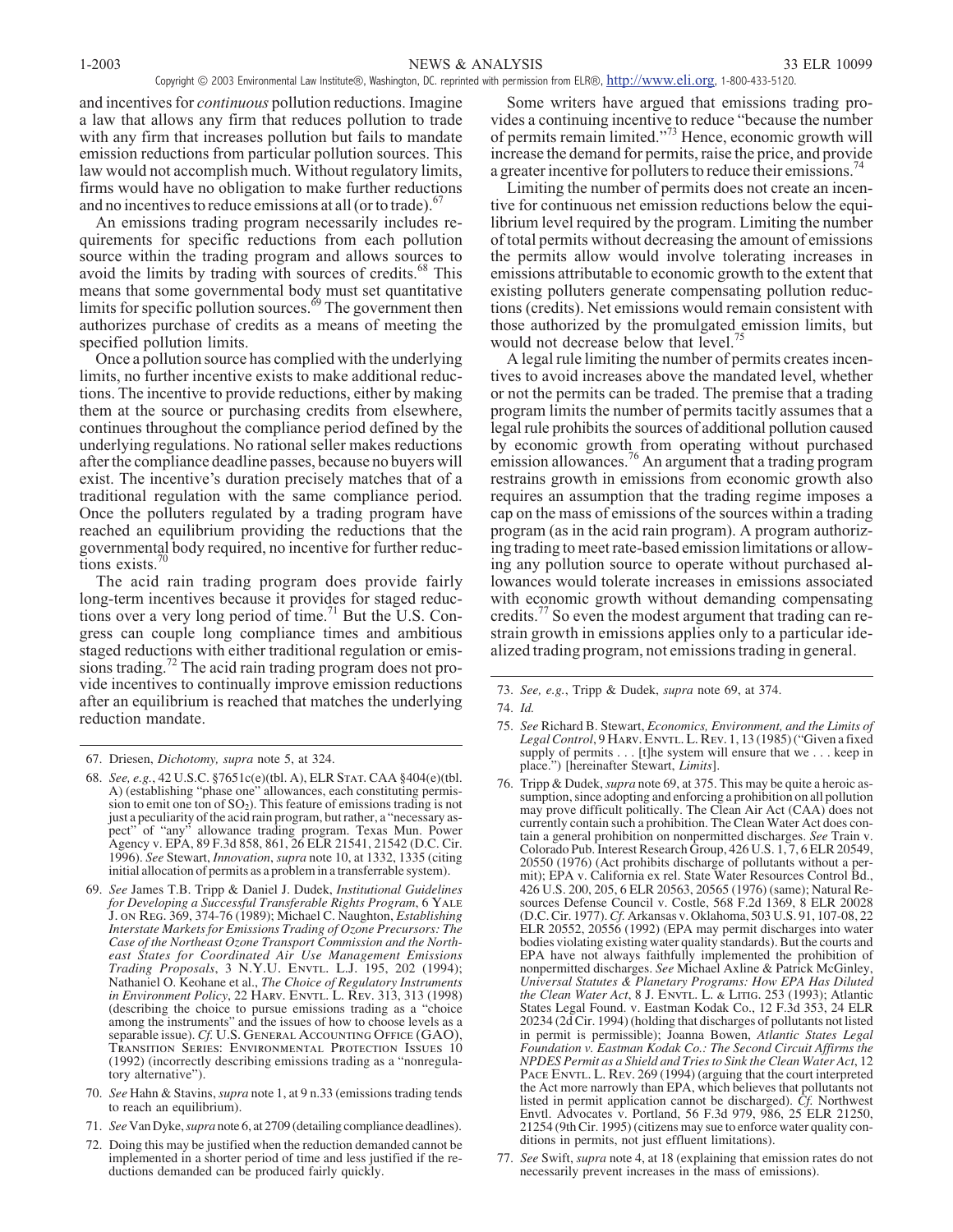A traditional regulatory program that prohibits economic growth from creating additional emissions would, in theory, also provide a continuing incentive to avoid net emission increases in response to economic growth.<sup>78</sup> Of course, traditional regulations can limit pollution by mass rather than by rate. Hence, traditional regulation and emissions trading based on rates fail to constrain emissions in the face of growth in production, but limits on mass, whether expressed in performance standards or tradable allowances, may constrain emissions in the face of growth. A legal rule prohibiting all nonpermitted emissions would improve the environmental performance of either an emissions trading scheme or traditional regulation. But even an idealized emissions trading program does not provide a more continuous incentive for pollution reduction than a comparable traditional regulation.

One might try to save the continuous innovation theory by pointing out that once a planned reduction goal is met, the government can always set another more ambitious reduction goal.<sup>79</sup> If the government could be counted on to continuously revise standards, then a continuous incentive to reduce would exist. But notice that this would be true whether or not the government authorized trading as the means of meeting the continuously revised goal. Even without trading, a government program that could be reliably counted upon to makes its requirements more stringent would provide an incentive for continuous reductions.

But a major critique of traditional regulation holds that it fails to provide an incentive for continuous environmental improvement, precisely because the government cannot be depended upon to strengthen standards in a predictable manner.<sup>80</sup> Problems of complexity, uncertainty, and delay prevent regulators from predictably tightening limits. These problems limit traditional regulation's ability to stimulate innovation. Does emissions trading overcome this problem?

The answer seems to be no. If an administrative body sets the limits underlying a trading program, then the problems of the complexity of administrative environmental decisionmaking and the attendant delay may infect these decisions, just as they infect decision making in traditional programs.<sup>81</sup> A good example comes from U.S. Environmental  $A$  good example comes from U.S. Environmental Protection Agency (EPA) efforts to foster a regional market for nitrogen oxides across a broad region of ozone transport, which has been plagued by delays and uncertainty.<sup>82</sup> The re-

- 78. The traditional program would simply duplicate the assumptions implicit in the trading model Tripp and Dudek tacitly advance. The government would set mass-based emission limitations for pollution sources, something that must occur in the trading program as well. The same background legal rule would apply prohibiting the government from granting permits to new sources of emissions.
- 79. *Driesen, Economic Dynamics*, *supra* note 8, at 61.
- 80. *See* Ackerman & Stewart, *supra* note 1, at 174; Stewart, *Innovation, supra* note 10, at 1273-77.
- 81. *See* Driesen, *Dichotomy, supra* note 5, at 327-32; Howard Latin, *Ideal Versus Real Regulatory Efficiency: Implementation of Uni-form Standards and "Fine-Tuning" Regulatory Reforms*, 37 *Stan. L. Rev.* 1267, 1290 (1985) (to the extent that trading programs can be adjusted to respond to new information, they present the same moving target problem as traditional regulation).
- 82. *See* Appalachian Power Co. v. EPA, 249 F.3d 1032, 1036-40, 31 ELR 20635, 20635-38 (D.C. Cir. 2001) (reciting some of litigious history of this emissions trading program, prior to remanding EPA's rule calling on states to adopt an emissions trading program). In fact, EPA's rulemaking in this case does not create the emissions trading program directly, but relies upon subsequent state implementing

sulting uncertainty can lessen incentives to innovate, just as uncertainty about future emission limitations reduces such incentives in traditional regulation.<sup>83</sup> Further, just as traditional regulation uses technological, cost-benefit, or healthbased criteria to set limitations, the same criteria can be used to set the limitations governing trading programs.<sup>84</sup> Also, private parties have significant incentives to litigate disliked stringency determinations and allocation decisions.<sup>85</sup>

Congressional mandates of specific emission reductions may circumvent some of the problems with administrative decisionmaking, including hard look judicial review.<sup>86</sup> Congress has, in fact, circumvented administrative problems by mandating specific cuts of named pollutants through centralized emissions trading,<sup>87</sup> decentralized standard setting,<sup>88</sup> and centralized standard setting.<sup>89</sup> The scarcity of congressional time may limit the frequency of congressional mandates.<sup>90</sup> However, congressionally set limits have

rules. In addition, a long effort to negotiate this program precedes the event recited in the opinion.

83. Jeanne M. Dennis, *Smoke for Sale: Paradoxes and Problems of the Emissions Trading Program of the Clean Air Act Amendments of* 1990, 40 UCLA L. REV. 1101, 1105 (1993) (if the need for reduction in acid rain becomes more urgent, allowances might be confiscated, thus upsetting the market); Suzi Kerr, Contracts and Tradeable Permit Markets in Interna Protection 6 (unpublished Ph.D. dissertation, Harvard University) (because of high levels of scientific uncertainty and changing preferences regulatory systems must periodically readjust targets). Professor Stewart envisions "depreciating permits" over time according to a predetermined schedule. *See* Stewart, *Innovation, supra* note 10, at 1333. He suggests that this proposal would obviate the need for "constant administrative or legislative tightening." *Id.* at 1332-33.

Emissions trading schemes that do not have a fixed long-term depreciation schedule still may require periodic tightening. A long-term depreciation schedule can be applied to either marketable or unmarketable permits. Hence, whatever certainty this idea might create would exist with or without emissions trading. Professor Stewart's proposal may make sense. But it's not really an argument about emissions trading.

- 84. For example, California's Regional Clean Air Incentives Market (RECLAIM) program allows adjustment of reduction allocations based on technology reviews. These reviews assume that the facilities should reduce their emissions to levels equivalent to those under the traditional regulations RECLAIM replaced. *South Coast Air Quality Management District (SCAQMD), Second An- nual RECLAIM Program Audit Report* 19-20 (1997) (on file with author). The SCAQMD has allocated additional emission allowances, thereby harming air quality, when it concluded that a fa-<br>cility could not meet its target through locally applied technology known to the SCAQMD. *Id.* at 72-73.
- 85. *See* Texas Mun. Power Agency v. EPA, 89 F.3d 858, 861, 26 ELR 21541, 21542 (D.C. Cir. 1996) (involving claim seeking additional emission allowances); Indianapolis Power & Light Co. v. EPA, 58 F.3d 643, 647, 25 ELR 21217, 21218-19 (D.C. Cir. 1995) (same); Madison Gas & Elec. Co. v. EPA, 25 F.3d 526, 24 ELR 20978 (7th Cir. 1994) (same); Monongahela Power Co. v. Reilly, 980 F.2d 272, 272-74, 23 ELR 20357, 20358 (4th Cir. 1992) (same).
- 86. *See* David Schoenbrod, *Goals Statutes or Rules Statutes: The Case of the Clean Air Act*, 30 *UCLA L. Rev.* 740, 808, 815 (1983). Professors Stewart and Ackerman seem to have assumed that Congress would always set the limits associated with emissions trading. *See* Ackerman & Stewart, *supra* note 1, at 190.
- 87. *See* 42 U.S.C. §7651(b), ELR *Stat.* CAA §401(b) (setting goal of acid rain trading program at a cut of 10 million tons of  $\overline{SO_2}$ ).
- 88. *See id*. §7511a(b)(1), ELR *Stat.* CAA §182(b)(1) (generally requiring states to cut volatile organic compounds by 15% from 1990 levels).
- 89. *See id*. §7521(g), ELR *Stat.* CAA §202(g) (setting numerical standards for vehicle emissions).
- 90. *See* David M. Driesen, *Loose Canons: Statutory Construction and the "New" Nondelegation Doctrine*, 66 *Pitt. L. Rev.* (2002) (forthcoming) (describing the constraints on congressional time as a barrier to specific legislation).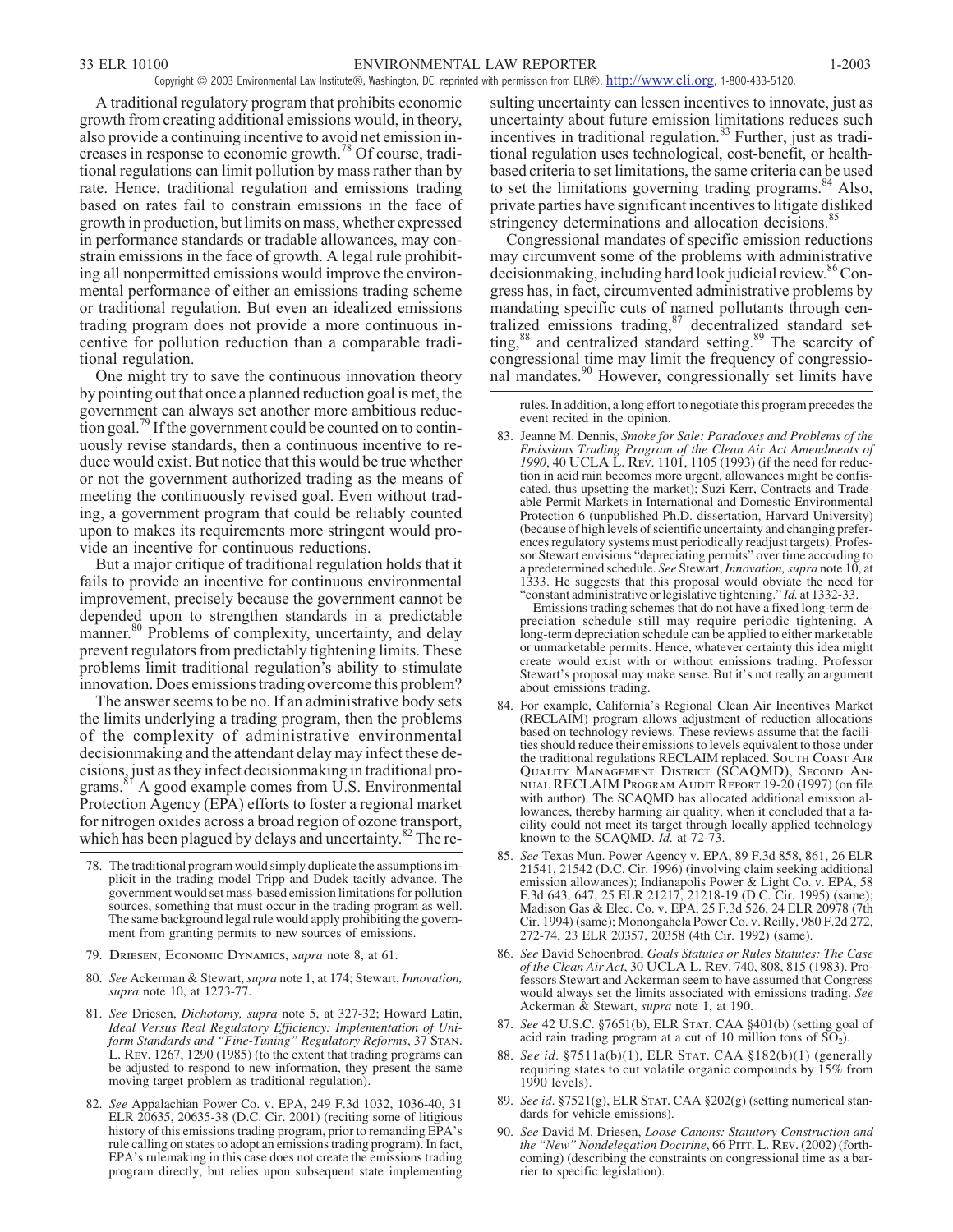often fared relatively well and should be pursued.<sup>91</sup> Yet the advantages of specific quantitative congressional decisionmaking occur whether or not pollution sources may use trading as a means to comply with the limits. $92$ 

Hence, the intuition that trading programs are easier to establish and change than traditional programs rests upon confusion of institutional choice with instrumental choice. Administrators establishing trading programs face many of the same problems that have interfered with efforts to make nontrading programs predictable stimulants of continuous innovation. And Congress, to the extent it avoids political paralysis, can overcome these problems with either trading or nontrading programs.

# **The Command-and-Control/Economic Incentive Dichotomy and the Law**

Most analysts employ a simplistic command-and-control/economic incentive dichotomy as a substitute for cogent analysis.<sup>93</sup> They claim that traditional regulation discourages innovation.<sup>94</sup> Indeed, some of the less careful writing states that standard regulation prohibits innovation.<sup>95</sup> If this were true, emissions trading obviously would encourage innovation better than traditional regulation.

While the claim that traditional regulation often does not stimulate innovation has great merit, the view that it prohibits or blocks innovation altogether involves gross exaggeration and some significant misunderstandings.<sup>96</sup> These misunderstandings interfere with sound comparison of traditional regulation with emissions trading.

Environmental statutes usually encourage performance standards—a form of a standard that specifies a level of environmental performance $97$  rather than the use of a particu-

- 94. *See* Dudek & Palmisano, *supra* note 1, at 220; Robert W. Hahn & Gordon L. Hester, *Where Did All the Markets Go? An Analysis of EPA's Emissions Trading Program*, 6 *Yale J. on Reg.* 109, 109 (1989) [hereinafter Hahn & Hester, *Markets*].
- 95. *See, e.g.*, Hahn & Hester, *Markets*,*supra* note 94, at 109 ("command and control regulations...specify the methods and technologies that firms must use to control pollution"). *See also* Dudek & Palmisano, *supra* note 1, at 220.
- 96. *See Driesen, Economic Dynamics*, *supra* note 8, at 183-87 (discussing error of treating regulations not encouraging innovation well as "barriers to innovation").
- 97. *See* United States v. Ethyl Corp., 761 F.2d 1153, 1157, 15 ELR 20589, 20591 (5th Cir. 1985). The technology-based standards for air emissions from new automobiles are also performance standards. They dictate a precise limitation, not a precise method for achieving the limitation. *See* 42 U.S.C. §7521(g), ELR *Stat.* CAA §202(g). The technology-based regulations that states with dirty air must promulgate may also be performance standards. The CAA requires state plans to "provide for the implementation of all reasonably available control measures," but not through "command-and-control" mandates.*Id*. §7502(c)(1), ELR*Stat.*CAA 172(c)(1). Rather, it requires "reductions in emissions from existing sources . . . as may be obtained through the adoption, at a minimum, of reasonably available control technology." *Id.* EPA and the courts have interpreted this statutory language as authorizing promulgation of numerical emission limitations that do not dictate the precise compliance method. *See* Michigan v. Thomas, 805 F.2d 176, 184-85, 17 ELR 20235, 20238-39 (6th Cir. 1986).

lar technique.<sup>98</sup> Performance standards may encourage innovation by allowing polluters to choose how to comply.<sup>99</sup>

Many statutory provisions severely restrict EPA's authority to specify mandatory compliance methods.<sup>100</sup> Several provisions require a performance standard unless EPA finds that one cannot measure emissions directly to determine compliance.<sup>101</sup> Even when the statutes permit work practice standards or other types of standards that *do* command specific control techniques, the statutes often require EPA to approve adequately demonstrated alternatives.<sup>1</sup>

This predominance of performance-based standards over command-and-control regulation exists regardless of the criteria used to determine the standards' stringency. Statutory provisions requiring technology-based standards, for example, instruct implementing agencies to set standards that are achievable with either existing or, in some cases, future technology.<sup>103</sup> Hence, agency views concerning technological capability help determine the standards' stringency.<sup>104</sup> Owners of pollution sources may generally use any adequate technology they choose to comply with the performance standards that an agency has developed through the evaluation of a reference technology. $<sup>1</sup>$ </sup>

Prof. Bruce Ackerman's detailed study of a particularly controversial new source performance standard (NSPS) un-

- 98. *See* Hahn & Stavins, *supra* note 1, at 5-6 ("A performance standard typically identifies a specific goal . . . and gives firms some latitude in meeting this target. These standards do not specify the means, and therefore, provide greater flexibility. . . ."); Stewart, *Innovation, supra* note 10, at 1268 ("Performance standards allow regulated firms flexibility to select the least costly or least burdensome means of achieving compliance."). *Cf.* Stewart, *Risks*, *supra* note 1, at 158 ("Regulatory commands dictate specific behavior by each plant, facility, or product manufacturer... .").
- 99. *Louis G. Tornatzky &Mitchell Fleischer, The Processes of Technological Innovation* 101 (1990); Malloy, *supra* note 18, at 546-47 & n.52 (performance standards have the express purpose of "encouraging innovation").
- 100. *See* American Petroleum Inst. v. EPA, 52 F.3d 1113, 1119, 25 ELR 20824, 20826-27 (D.C. Cir. 1995) (stating that EPA may not limit use of ethanol in reformulated gasoline because CAA mandates performance standards); PPG Indus., Inc. v. Harrison, 660 F.2d 628, 636, 11 ELR 21086, 21089-90 (5th Cir. 1981) (stating that authority to set performance standards does not include authority to specify fuels).
- 101. *See* 42 U.S.C. §§7411(h)(1), 7412(d)(2)(D), (h)(1)-(2), (h)(4), ELR *Stat.* CAA §§111(h)(1), 112(d)(2)D), (h)(1)-(2), (h)(4).
- 102. *See id*. §§7412(h)(3), 7411(h)(3), ELR *Stat.* CAA §§112(h)(3),  $111(h)(3)$ .
- 103. *See, e.g.*, *id*. §7412(d)(2), ELR *Stat.* CAA §112(d)(2); Michigan v. Thomas, 805 F.2d 176, 180, 17 ELR 20235, 20235-36 (6th Cir. 1986); International Harvester Co. v. Ruckelshaus, 478 F.2d 615, 628-29, 3 ELR 20133, 20136-37 (D.C. Cir. 1973).
- 104. *See, e.g.*, Sierra Club v. Costle, 657 F.2d 298, 360-69, 11 ELR Digest 20455 (D.C. Cir. 1981). Usually statutory provisions do allow EPA to take cost and some other factors into consideration. *See, e.g., id.* at 319-36, 11 ELR Digest at 20455. The courts may reverse EPA if its view about the level technology can achieve is arbitrary and capricious. *See, e.g., id.* (upholding standard as achievable and consistent with statute); National Lime Ass'n v. EPA, 627 F.2d 416, 10 ELR 20366 (D.C. Cir. 1980) (remanding to collect additional data because record inadequately supports achievability of the standard).
- 105. *See, e.g.*, 33 U.S.C. §1314(b)(1)(A), (b)(2)(A), ELR *Stat.* FWPCA §304(b)(1)(A), (b)(2)(A); E.I. du Pont de Nemours v. Train, 430 U.S. 112, 122 & n.9, 7 ELR 20191, 20193 & n.9 (1977); American Petroleum Inst. v. EPA, 787 F.2d 965, 972, 16 ELR 20610, 20612 (5th Cir. 1986); Association of Pac. Fisheries v. EPA, 615 F.2d 794, 802, 10 ELR 20336, 20336-37 (9th Cir. 1980); American Paper Inst. v. Train, 543 F.2d 328, 340-42, 6 ELR Digest 20729 (D.C. Cir. 1976); American Iron & Steel Inst. v. EPA, 526 F.2d 1027, 1045, 6 ELR 20068, 20074 (3d Cir. 1975), *modified*, 560 F.2d 589, 7 ELR 20624 (3d Cir. 1977).

<sup>91.</sup> *See* David M. Driesen, *Five Lessons From Clean Air Act Implemen- tation*, 14 *Pace Envtl. L. Rev.* 51, 53-55 (1997).

<sup>92.</sup> Driesen, *Dichotomy*, *supra* note 5, at 329.

<sup>93.</sup> *Id.* at 290-91.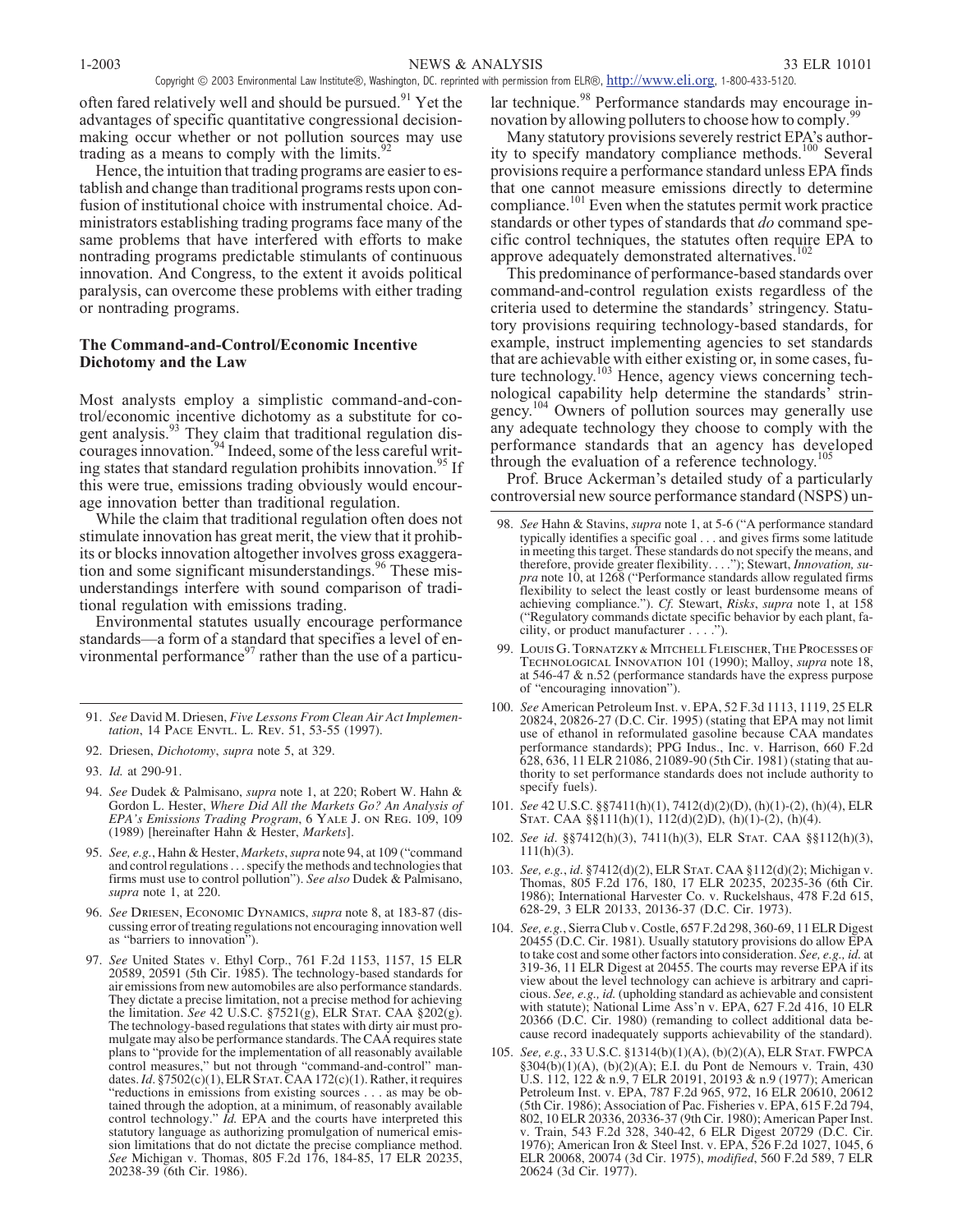der the 1977 Clean Air Act (CAA) Amendments may have indirectly contributed to frequent characterization of technology-based standards as "command-and-control" regulation.<sup>106</sup> Economists accustomed to a static framework of analysis read Professor Ackerman's statements that this NSPS involved "forced scrubbing" as indicating that "technology-based standards identify particular equipment that must be used to comply with the regulation."<sup>107</sup> This NSPS, however, allowed utilities to meet their emission limitations through innovative means, although it precluded complete reliance upon techniques that could not meet the emission limitations.

This NSPS limited sulfur dioxide  $(SO<sub>2</sub>)$  emissions to 1.2 pounds (lbs.) per million British thermal units (MBtu).<sup>108</sup> It also required a 90% reduction from uncontrolled levels except for plants emitting less than 0.6 lbs./MBtu.<sup>109</sup> These cleaner plants needed only to meet a 70% reduction requirement.<sup>110</sup> Nothing in the regulation specifically required any particular technology, such as wet scrubbing. Indeed, EPA specifically designed the regulation to leave open opportunities for plants to meet the standards through dry scrubbing and other alternatives that EPA regarded as somewhat experimental.<sup>111</sup> Hence, if a plant operator developed some completely new approach that met these standards, the utility could use it.

Operators probably could not meet this standard solely through the use of coal washing, because coal washing, which was not a new innovation at the time, probably could not produce a 70% reduction by itself.<sup>112</sup> Reading Professor Ackerman's reference to the NSPS as a standard based on "full scrubbing" to indicate that the NSPS precluded subsequent innovations meeting the numerical standards would involve technical misunderstanding of the regulation. The U.S. Court of Appeals for the District of Columbia Circuit explained in reviewing this NSPS that "*given the present state of pollution control technology*, utilities will have to employ some form of... scrubbing.  $\dddot{m}^{113}$  This necessarily implies that if utilities can develop a new technology that meets the required emission limit, nothing in the regulation precludes its use, a conclusion that necessarily flows from the numerical limits stated in the standard in any case.

- 106. *See Bruce A. Ackerman & William T. Hassler, Clean Coal/Dirty Air* 15-21 (1981) [hereinafter *Ackerman & Hassler, Clean Coal*].
- 107. *Compare* Hahn & Stavins, *supra* note 1, at 5 *with* Bruce A. Ackerman & William T. Hassler, *Beyond the New Deal: Coal and the Clean Air Act*, 89 *Yale L.J.* 1466, 1481-88 (1980) (discussing NSPS that allegedly mandated flue gas scrubbing) [hereinafter, Ackerman & Hassler, *New Deal*]; *Ackerman & Hassler, Clean Coal*, *supra* note 106, at 15-21 (same).
- 108. *Sierra Club*, 657 F.2d at 312, 11 ELR Digest at 20455.
- 109. *Id.*
- 110. *Id.*
- 111. *Id.* at 324, 327-28, 340-43, 346-47, 11 ELR Digest at 20455.
- 112. *See id.* at 368-73; Ackerman & Hassler,*New Deal, supra* note 107, at 1481; Bruce A. Ackerman & William T. Hassler, *Beyond the New Deal: Reply*, 90 *Yale L.J.* 1412, 1421-22 n.43 (1981). *Cf.* Latin,*supra* note 81, at 1277 n.41 (noting that standard allows using coal washing as offset, decreasing the percentage reduction needed from scrubbing); *Ackerman & Hassler, Clean Coal*, *supra* note 106, at 15, 66-68 (noting that coal washing reduces any given emissions base by only 20-40%, but replacing new source standards with less stringent reduction requirement that also applies to existing sources would produce better results).
- 113. *Sierra Club*, 657 F.2d at 316, 11 ELR Digest at 20455 (emphasis added).

This error reflects a habit of thinking in static terms. Thinking in more dynamic terms about the possibility of new technology makes it impossible to equate the NSPS Ackerman studies with specification of a technology.<sup>114</sup>

In any event, one cannot draw general conclusions about the character of an entire regulatory system from a single case. A more thorough analysis of the system as a whole shows that most technology-based regulation does not command use of a particular technique. The claim that technology-based regulation does require use of the particular technology that the agency used to justify the regulation simply reflects an oft-repeated legal error, reflecting habits of thinking in static terms.

A static frame of reference has frequently led to characterization of technology-based regulation as "commandand-control" regulation. This term is misleading, except as applied to the relatively rare standards that actually specify techniques rather than just performance levels.

Moreover, emissions trading cannot substitute for true command-and-control regulation, regulation that requires specific techniques.<sup>115</sup> The law only authorizes commandand-control regulation when measurement of emissions is impossible.<sup>116</sup> Trading, however, relies upon good monitoring.<sup>117</sup> When good measurement proves impossible, trading will not succeed.

The incorrect suggestion that traditional regulation generally requires government-chosen technology would lead to a conclusion that traditional regulation legally forbids innovation. But some have made more subtle incentive-based arguments for characterizing traditional regulation as discouraging innovation.

The fundamental notion that economic incentives are powerful would suggest that polluters have substantial economic incentives to use the flexibility that performance standards offer to employ innovative means of meeting emission limitations that are less costly than traditional compliance methods. Such use of innovations saves polluters money. This incentive exists even for technology-based performance standards that did not contemplate the innovative compliance mechanism a polluter discovers.

Prof. Richard Stewart of New York University, however, has stated that polluters have "strong incentives to adopt the particular technology underlying" a technology-based performance standard because "its use will readily persuade regulators of compliance."<sup>118</sup> He does not explain why this countervailing persuasion incentive would overcome the

- 116. *See, e.g.*, National Emission Standards for Hazardous Air Pollutants for Source Categories; Organic Hazardous Air Pollutants From the Synthetic Organic Chemical Manufacturing Industry and Seven Other Processes, 57 Fed. Reg. 62608, 62646 (1992) (codified as amended at 40 C.F.R. pt. 63) (proposed Dec. 31, 1992); Adamo Wrecking Co. v. United States, 434 U.S. 275, 294-95, 8 ELR 20171, 20175-76 (Stevens J., dissenting) (work practice standard promulgated for asbestos because asbestos emissions from demolition cannot be measured); *Sierra Club*, 657 F.2d at 317 n.38, 11 ELR Digest at 20455.
- 117. Hahn & Hester, *supra* note 94, at 111 (monitoring and enforcement issues play critical role in efficient design of emissions trading); Sidney A. Shapiro & Thomas O. McGarity, *Not so Paradoxical: The Rationale for Technology-Based Regulation*, 1991 *Duke L.J.* 729, 748-49 ("[E]missions trading and pollution taxes require inspectors to monitor constantly the amount of pollution that a plant emits."); Stewart, *Risks*, *supra* note 1, at 161, 166.
- 118. Stewart, *Innovation*, *supra* note 10, at 1269.

<sup>114.</sup> *Driesen, Economic Dynamics*, *supra* note 8, at 51.

<sup>115.</sup> *See* Kerr, *supra* note 83, at 66.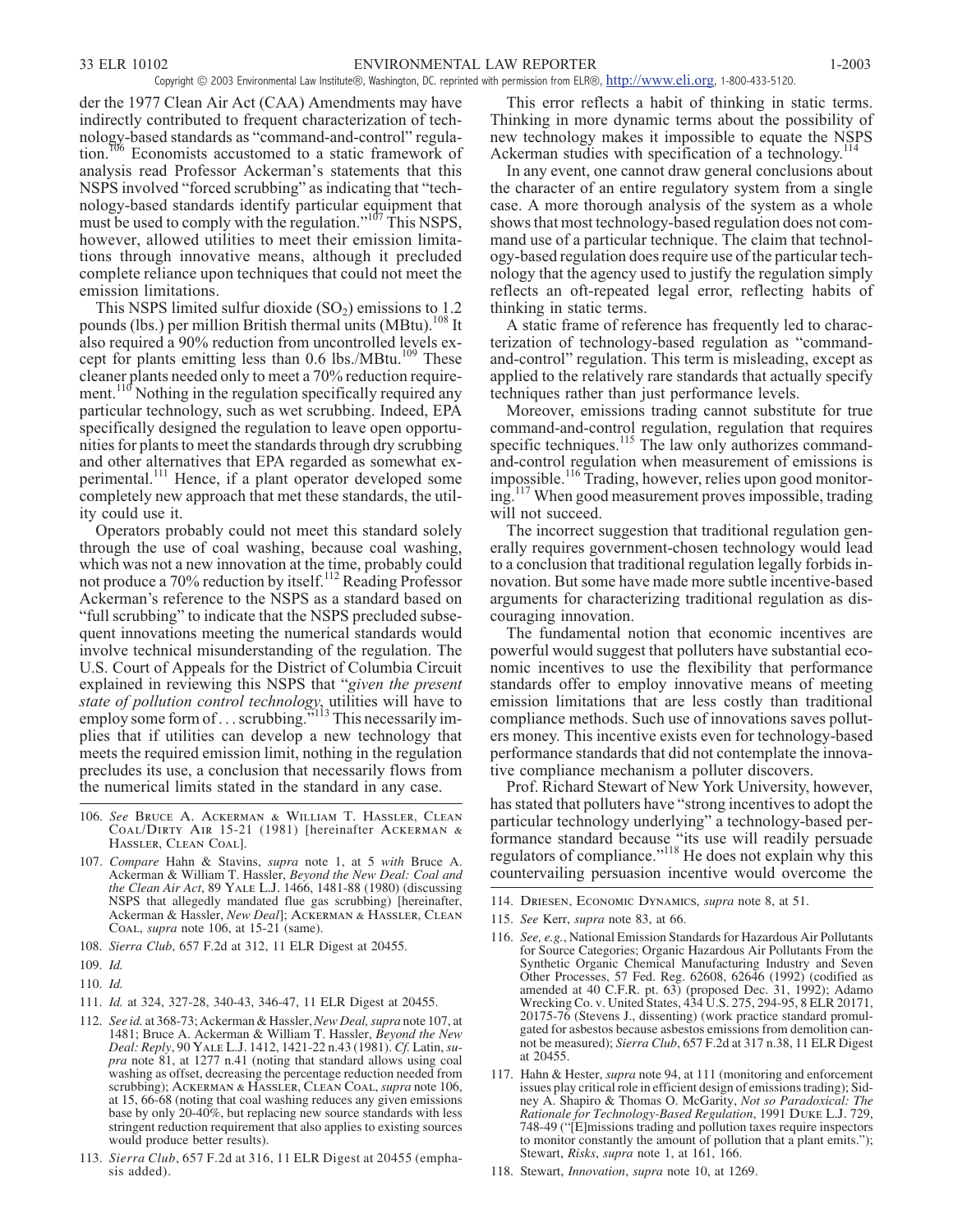economic incentive to realize savings through an effective and cheaper innovation, even if the persuasiveness incentive were powerful. Polluters, after all, have a number of means of persuading regulators that their innovations perform adequately if they in fact do so. First, polluters may monitor their pollution directly to demonstrate compliance. Second, in some cases polluters may eliminate regulated chemicals, which certainly demonstrates compliance. In any case, neither Professor Stewart nor anybody else has come forward with empirical evidence that polluters with compliant and cheap innovations have failed to employ them because of fears of permitting difficulties under a performance standard.<sup>119</sup>

While polluters have an equally powerful economic incentive to use cheaper innovative compliance methods for true command-and-control regulations, the polluter may have more difficulty persuading a regulator that an alternative is viable if she cannot measure emissions directly. Nevertheless, the polluter can deploy her substantial expertise to estimate the effectiveness of alternative techniques and may persuade regulators to accept alternatives. Indeed, she may persuade a regulator that a less effective technique is equally effective because the regulator may feel insecure in second-guessing a company's judgment. Many polluting companies do not shy away from urging alternative means of complying with performance standards upon permit writers after promulgation of technology-based regulations.

## **Empirical Evidence**

The literature, however, gives the impression that solid empirical proof supports emissions trading's superiority in stimulating innovation. The literature discusses two types of evidence, both surprisingly thin<sup>120</sup>: evidence that traditional regulation does not simulate innovation and evidence that emissions trading does.

### *Traditional Regulation*

The empirical literature on traditional regulation shows that industry sometimes chooses techniques different from those an agency relies upon in standard setting.<sup>121</sup> Because so many studies claim that traditional regulation, usually described as command-and-control regulation, thwarts innovation, a brief review of some of the cases where this simply has not proven true seems worthwhile. Most industry responded to the Occupational Safety and Health Administration's (OSHA's) and EPA's regulation of vinyl chloride in ways that the agencies anticipated. But a proprietary "stripping process," commercialized within a year of promulgation, significantly improved polyvinyl chloride resin production while lowering vinyl chloride exposure, and industry adopted a number of other innovations as well.<sup>122</sup> Textile manufacturers met OSHA's cotton dust standard, to a significant extent, through modernization of equipment unanticipated by the government, which was needed anyway to compete with foreign companies.<sup>123</sup> While a few metal foundries responded to standards for formaldehyde in the workplace through ventilation and enclosure (as expected by OSHA), most developed low-formaldehyde resins.<sup>124</sup> Similarly, while most established smelters responded to SO2 limits by using available technologies, copper mining firms developed a new, cleaner, process to assist their entry into the smelting business.<sup>125</sup>

Industry responded to a ban upon ozone-depleting chemicals with a variety of innovations.<sup>126</sup> The makers of ozone-depleting substances developed new chemicals that damaged the ozone layer less severely.<sup>127</sup> And many former users of ozone depleters simply substituted soap and water for chemical solvents.<sup>128</sup> Operators of chloralkali plants responded to EPA regulation of mercury with some process innovations.<sup>129</sup> When EPA began phasing out mirex (a pesticide that controlled fire ants), EPA had registered no acceptable substitutes.<sup>130</sup> But during a two-year phaseout period four companies sought registration of substitutes.<sup>131</sup> Clearly the claim that command-and-control regulation always discourages innovation is simply wrong.

These examples do not, however, show that traditional regulation regularly stimulates innovation. While evidence on this subject is actually thin because of the scarcity of post-compliance studies,<sup>132</sup> most traditional regulation probably does little to stimulate innovation. Most of this regulation allows polluters to meet the standard through relatively cheap existing technology.<sup>133</sup> This "mediocre regu-

- 122. OTA STUDY, *supra* note 121, at 89. Nicholas A. Ashford et al., *Using Regulation to Change the Market for Innovation*, 9 *Harv. Envtl. L. Rev.* 419, 440-41 (1985).
- 123. OTA STUDY, *supra* note 121, at 90.
- 124. *Id.* at 95. OSHA anticipated this possibility, but not the extent to which it dominated compliance strategies. *Id.*
- 125. *See* Strasser, s*upra* note 121, at 28-29.
- 126. *See Ozone Depletion in the United States: Elements of Success* (Elizabeth Cook, ed. 1996).
- 127. *See id.* at 14-15, 23-26, 58-60, 90-94, 98-104, 109.
- 128. *See* U.S. EPA, *Benefits of the CFC Phaseout*, *at* http://www.epa. gov/ozone/geninfo/benefits.html (last visited Jan. 24, 2001) (citing "aqueous cleaning" as an example of a cleaning process that reduced cost in phasing out chlorofluorocarbons (CFCs)); *ICOLP Technical Committee, Eliminating CFC-113 and Methyl Chloroform in Precision Cleaning Operations* 114 (1994) (defining "aqueous cleaning" as cleaning parts with water to which suitable detergents, sapnifers, or other additives may be added).
- 129. *See* Ashford et al., *supra* note 122, at 437 (describing separation of process from cooling water to reduce contact with mercury as a "significant process innovation.").
- 130. *See* Thomas O. McGarity, *Radical Technology-Forcing in Environmental Regulation*, 27 *Loy. L.A. L. Rev.* 943, 947 (1994) (discussing experience with lead and pesticide bans).
- 131. *Id.*
- 132. *See* Jaffe et al., *supra* note 3, at 55.
- 133. *See generally Adam B. Jaffe et al., Environmental Regulation and International Competitiveness: What Does the Evidence Tell Us?* (1993) (regulation's economic impact to minor to have great impact upon competitiveness). *See also* Stephen M. Meyer, Environmentalism and Economic Prosperity: Testing the

<sup>119.</sup> Driesen, *Dichotomy, supra* note 5, at 302 n.65; Nicholas A. Ashford & George R. Heaton Jr., *Regulation and Technological Innovation in the Chemical Industry*, *Law & Contemp. Probs.*, Summer 1983, at 109, 139-40.

<sup>120.</sup> *See* Jaffe et al.,*supra* note 3, at 55 (because of a "paucity of available data," there has been "exceptionally little empirical analysis" of instrument choice's effect upon innovation); Malloy,*supra* note 18, at 547 (empirical evidence provides "inconclusive evidence of significant environmental innovation under existing trading programs").

<sup>121.</sup> *See* Kurt Strasser, *Cleaner Technology, Pollution Prevention, and Environmental Regulation*, 9 *Fordham Envtl. L.J.* 1, 32 (1997) (innovation sometimes results from emission and discharge limits). *See*, *e.g.*, *U.S. Congress, Office of Technology Assessment, Gauging Control Technology and Regulatory Impacts in Occupational Safety and Health—An Appraisal of OSHA's Analytical Approach*, OTA-Env-635, at 64 (U.S. Government Printing Office 1995) [hereinafter OTA STUDY]; Ashford & Heaton Jr., *supra* note 119, at 109, 139-40.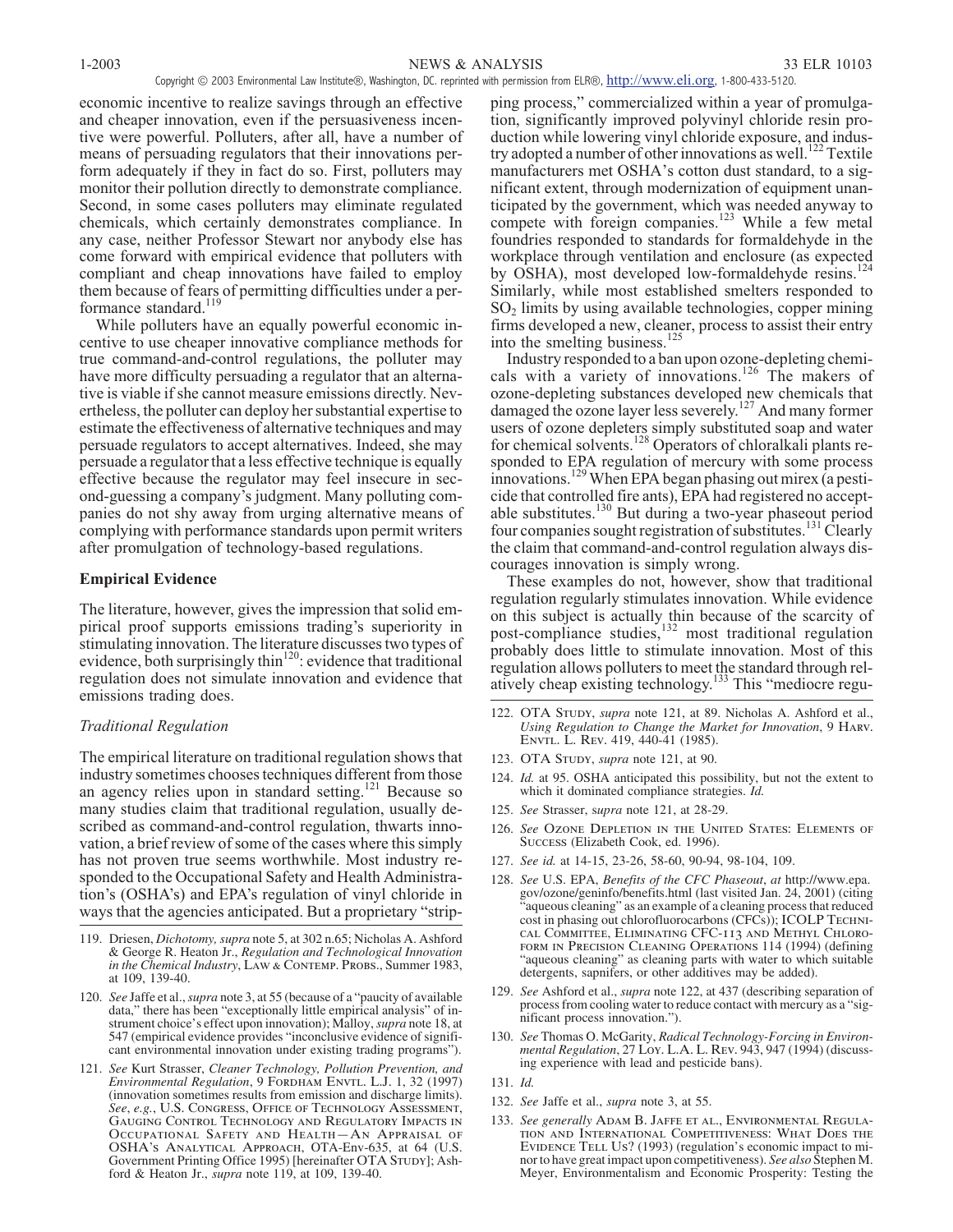lation" does not require stringent pollution reductions that would make conventional techniques either insufficient or very expensive.<sup>134</sup> By contrast, when government imposes very stringent regulation, companies tend to innovate because the conventional approaches become either inadequate or expensive.<sup>135</sup>

# *Emissions Trading*

The evidence regarding emissions trading establishes that it, like traditional regulation, sometimes encourages innovation, but sometimes does not. A brief review of some of the principal programs follow.

### Bubbles: Inadequate Environmental Performance

Bubble programs allow plant operators to trade emission reductions among polluting units within a plant. The empirical literature raises especially serious questions about whether bubbles have spurred adequate environmental performance.<sup>136</sup> The few studies of bubble implementation reveal that polluters often could not document claims that they had made required emission reductions.<sup>137</sup> Where polluters

Environmental Impact Hypothesis (Oct. 5, 1992) (unpublished manuscript) (on file with author).

- 134. *See, e.g.*, *Environmental Law Inst., Barriers to Environmental Technology Innovation and Use* (1998).
- 135. *See* Malloy,*supra* note 18, at 549-50; Ashford et al.,*supra* note 122, at 432-44 (discussing examples); McGarity, *supra* note 130, at 945-52 (discussing experience with lead and pesticide bans).
- 136. *See Richard A. Liroff, Air Pollution Offsets: Trading, Selling, and Banking* 28-29 (1980) [hereinafter *Liroff, Off- sets*] (noting the need to avoid "paper offsets," reductions in emissions that exist only on paper). *See generally* Dudek & Palmisano, *supra* note 1, at 236-37 (noting that emissions trading has been the "harbinger of bad news").
- 137. For example, when EPA and its California counterpart inspected space industry in the late 1980s, they found that "almost all large sources operating under . . . bubbles . . . are not achieving the emission reductions or levels of control that are required." *See* California Air Resources Board and U.S. EPA, Phase III Rule Effectiveness<br>Study of the Aerospace Coating Industry 4 (1990) (unpublished report) (on file with author); *See also* David Doniger, *The Dark Side of the Bubble*, *Envtl. F.*, Mar. 1985, at 33, 34-35; *Liroff, Toil*,*supra* note 66, at 80-89 (examples of bubbles that avoided requirements to reduce actual emission levels). Hahn and Hester have concluded that emissions trading (defined to include bubbling and netting) has had "a negligible effect on environmental quality." Hahn & Hester, *Mar- kets*,*supra* note 94, at 137. They do not, however, base this assertion *Letter*, suppra note 94, at 137. They do not, however, base this assertion on empirical data. Rather, they rely "on the fact that the rules governing the various trading programs contain prohibitions against trades that would result in significant increases in emissions." *Id.* at 137 n.146. They do not explain the basis for their belief that these rules are adequate and the implicit assumption that they have been regularly and correctly enforced. In any case, subsequent experience suggests they have not prevented abuse.

The claim that bubbles have had a "negligible effect" on environmental quality may be read as consistent with a conclusion that bubbles have been a failure. If this negligible effect claim suggests that bubbles have not produced increases in pollution relative to baseline levels, then negligible effect constitutes gross failure. For the rules that the bubbles apply to were supposed to produce decreases in emissions rather than just limit increases.

The actual conclusions of EPA officials relying on real data that Hahn and Hester cite seem consistent with failure. They report no reductions in actual emissions. *Id.* at 129 & n.105 (describing the data backing this up). Hahn and Hester also cite a statement from the head of the Reagan era EPA's regulatory reform staff, the primary advocate of emissions trading within EPA, stating that bubbles led to "substantially greater emissions reductions than conventional limits, with the rest producing equivalent reductions." *Id.* at 129 & n.104. But Dr. Liroff has stated that the statements of the regulatory reform could verify claimed reductions, they often involved using credits from activities that would have occurred anyway to justify escape from pollution reduction obligations that would have otherwise generated additional pollution reductions.<sup>138</sup> Hence, gaming has been a problem.

EPA introduced bubbles primarily as deregulatory mechanisms<sup>139</sup> and they have often stimulated neither innovation nor adequate environmental performance at a cheaper price.<sup>140</sup> Rather, they probably have generated cost savings for industry, often by allowing unverifiable claims of compliance and paper credits to substitute for actual emission reductions and by reducing pollution reduction demands.<sup>141</sup>

staff have been misleading as to bubble performance. *Liroff, Toil*, *supra* note 66, at 62-67. Hahn and Hester cite no real data supporting these statements.

138. Dr. Liroff provides many examples of these bubbles. *See Liroff, Toil*, *supra* note 66, at 62-67, 89-91. Dr. Liroff explains that states lured new plants in the 1970s by providing them with offsets that the state itself created. *Liroff, Offsets*, *supra* note 136, at 13-17. The offset consisted of a paper credit for "an asphalt substitution process that already was occurring for nonenvironmental reasons." *Id.* at 16. *Accord* Citizens Against the Refinery's Effects v. EPA, 643 F.2d 183, 187, 11 ELR 20176, 20178 (4th Cir. 1981). Dr. Liroff states that "the offset policy can be a meaningless paper game for abating pollu- tion." *Liroff, Offsets*, *supra* note 136, at 22.

But the experience varies from state to state. *Id.* Dr. Liroff cites some examples of bubbles that he regards as models. His evaluation of these bubbles shows clearly that they reduced emissions below prior baseline levels. *See, e.g.*, *Liroff, Toil*, *supra* note 66, at 68 (actual emissions thousands of tons below uncontrolled levels). He concludes that "bubbles can reduce emissions below levels otherwise required." *Id.* at 68-69. But he does not appear to have compared the reductions that traditional regulation would have achieved to the bubble regulation in all cases. *See, e.g.*, *id.* at 70-71.

Polluters have sought to claim credits even when they have taken no action to reduce pollution below actual emissions levels, by seeking to measure emission reductions against an "allowable" emissions baseline. *See generally* Hahn & Hester, *Markets*, *supra* note 94, at 116-17 (discussing the difference between actual and allow-able baselines); *Liroff, Toil*, *supra* note 66, at 15-16 (discussing various baseline issues). Since pollution sources usually leave a "compliance cushion" this allows them to generate a paper credit without doing anything to reduce pollution.

Polluters have sometimes claimed credits for shutting down pollution sources or production slow-downs, even when they have done this for business reasons, not in order to seek environmental imthis for business reasons, not in order to seek environmental im- provement. *Id.* at 117-18; *Emission-Offset Banking: Accommodat- ing Industrial Growth With Air-Quality Standards*, 128 *U. Penn. L. Rev.* 937, 937 (1980).

Federal rules authorize paper credits when they fail to prohibit claiming reductions based on activities undertaken to meet state rules. If a pollution source can claim credits for actions taken to comply with state rules, then regulations designed to bring about real reductions from previously unregulated (or inadequately regulated) pollution sources will use what states have already accomplished to justify doing nothing further.

- 139. *See Liroff, Toil*,*supra* note 66, at 37-38 (describing genesis of the bubble idea in the steel industry).
- 140. *Id.* at 100 (most "innovations" under bubbles are merely rearrangements of conventional technologies).
- 141. *See id.* at 99 ("cost saving approaches are not necessarily more cost-effective ways of meeting a goal, instead, they may be ways to avoid costs that may be necessary to meet the goal"); Richard A. Liroff, *Point and Counterpoint*: *The Bubble: Will It Float Free or Deflate*, *Envtl. F.*, Mar. 1985, at 28, 30 [hereinafter, Liroff, *Point*] (stating that a compliance method that relaxes regulatory requirements at some points without compensating reductions may be more prevalent than bubbles that reduce actual emissions); David D. Doniger, *Point . . . and Counterpoint*, *Envtl. F.*, Mar. 1985, at 29, 34 ("In practice... there has been far more innovation in shell games and sharp accounting practices than in pollution control technology."); Proposed Open Market Trading Rule for Ozone Smog Precursors, 60 Fed. Reg. 39668, 39670 (Aug. 3, 1995) ("Bubbles, netting and offsets have reduced source's overall compliance costs. However, there have been significant problems of quality control, reducing the environmental effectiveness of the programs.").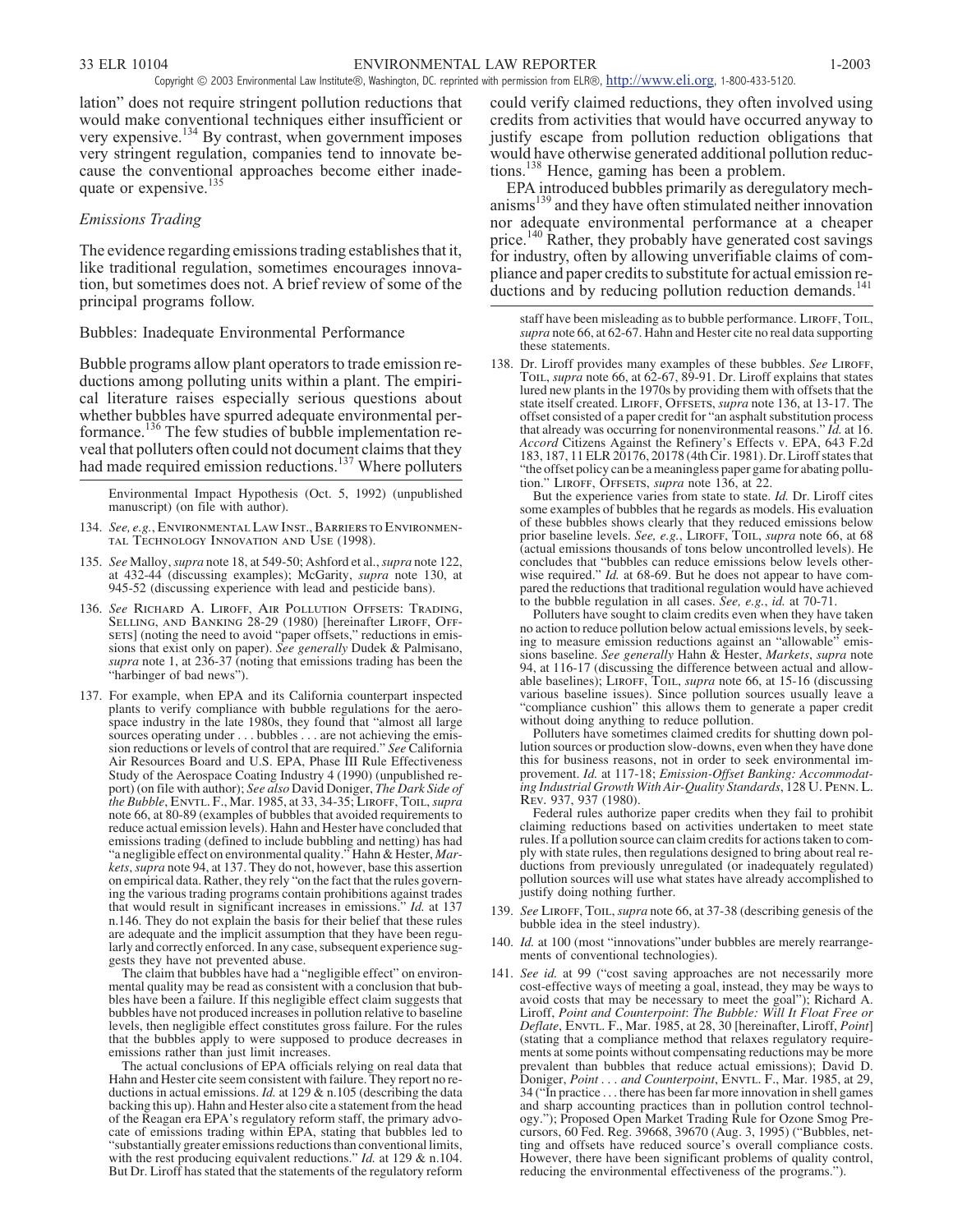Lead Phaseout: A Stringent Limitation Driving Substantial Change

EPA allowed gasoline producers to trade lead allowances during a phaseout of lead from gasoline.<sup>142</sup> The lead phaseout did create a substantial change, the reformulation and then virtual elimination of leaded gasoline. But the driver for this achievement seems to be the underlying requirement of a phaseout of lead. Faithful implementation of a traditional phaseout without trading would probably have produced the same change more quickly.<sup>14</sup>

Indeed, in a very sophisticated empirical analysis of the lead trading program employing the oft-neglected Malueg model, economists Suzi Kerr and Richard Newell conclude that "*greater stringency* . . . encouraged adoption of lead-reducing technology."<sup>144</sup> They credit the trading with providing flexibility in the timing and distribution of reductions, which lowered the cost of the technological transition the stringency of a phaseout brought about.<sup>1</sup>

# Acid Rain: Little Trading or Innovation

The acid rain trading program has produced some changes in scrubber technology, operational methods, and the use of cleaner coal, which some analysts describe as innovations.<sup>146</sup> But only 3 of 51 firms used interfacility trading to meet their reduction obligations (although 30 of the 51 did use some intrafacility averaging). $147$  So, analysts should hesitate to ascribe those results to trading. Byron Swift of the Environmental Law Institute has claimed that EPA's old rate-based standards would not have permitted some of the

- 142. For accounts of the program, *see* Suzi Kerr & David Mare, *Market Efficiency in Tradeable Permit Markets with Transaction Costs: Empirical Evidence From the United States Lead Phasedown* in able Permits: Lessons for Theory and Practice, 16 ECOLOGY *L.Q.*361, 380-91 (1989) [hereinafter, Hahn & Hester, *Lessons*]; Kerr & Newell,*supra* note 25. I refer to this as an example of trading for simplicity's sake. Because the rule authorized intertemporal trades, this rule also exemplifies "banking" of emission credits.
- 143. The introduction of interrefinery trading into the lead phaseout pro- gram probably slowed the pace of environmental improvement. EPA's 1985 trading rule actually led to increased production of<br>EPA's 1985 trading rule actually led to increased production of leaded gasoline in 1985 (rather than purely unleaded) because the rule allowed increased production of low lead gasoline to generate credits. *See* Regulation of Fuels and Fuel Additives; Banking of Lead Rights, 50 Fed. Reg. 13116, 13119 (Apr. 2, 1985); Hahn & Hester, *Lessons*,*supra* note 142, at 382 n.125; *U.S. GAO, Vehicle Emissions: EPA Program to Assist Leaded-Gasoline Pro- ducers* 20 (1986) [hereinafter *U.S. GAO, Vehicle Emissions*]. EPA's 1985 lead trading rule supplanted a rule that required refiners to meet a standard of 1.1 grams of lead per leaded gallon, effective January 1, 1986. 50 Fed. Reg. at 13116. The 1985 trading rule allowed refiners that banked purchased credits to continue exceeding these limits through the end of 1987. 50 Fed. Reg. at 13177, 13127 (codified at 40 C.F.R.  $§80.20(e)(2)(1988)$ ). Furthermore, in actual implementation inadequate reporting, compliance verification, and enforcement may have marred environmental performance. *See U.S. GAO, Vehicle Emissions*,*supra* at 3-4, 18-19, 23-24 (citing failure to enforce against 25 potential violators, 49 cases of claimed credits not matching claimed sales of credits, error rates in reporting between 14% and 49.2% and no verification of compliance). *Cf.* Hahn & Hester, *Lessons*, *supra* note 142, at 388, n.146.
- 144. *See* Kerr & Newell, *supra* note 25, at 4 (emphasis added).
- 145. *See id.* at 4, 23-24.
- 146. *See, e.g.*, Byron Swift, *Command Without Control: Why Cap-and-Trade Should Replace Rate Standards for Regional Pollutants*, 31 ELR 10330 (Mar. 2001).

innovations he identified, but he admits that a mass-based program without trading would have allowed most of the technologies he identifies as innovations.<sup>148</sup>

As a general matter, it's hard to consider coal scrubbing, use of low sulfur coal, or dispatch orders favoring cleaner units as innovations, since all of these techniques have been well understood options for many years.<sup>149</sup> Nevertheless, some of the improvements in scrubbing have received patents, which suggests that they might qualify as genuine innovations.<sup>150</sup>

But David Popp of the Maxwell School of Citizenship finds that both the acid rain program and prior traditional regulation encouraged the patenting of new technology.<sup>151</sup> Indeed, he shows that there was more patenting of new environmental technologies prior to the introduction of the acid rain program. He states, however, that the programs created different types of technological incentives: the traditional program led to innovations reducing the cost of scrubbing, while the trading program produced patents improving pollution control characteristics. Yet this very useful research stops short of proving even the limited proposition that trading changes the type of innovation. For the nontrading programs that limited  $SO_2$  emissions prior to 1990 have much laxer limits and a different form of limits than the trading program enacted in the 1990 Amendments to the CAA. These differences, rather than the trading, may account for the observed difference.

In any case, so far the acid rain program has not produced significant diffusion or creation of much cleaner technologies, such as natural gas power plants or renewable energy, nor has it resulted in really path-breaking radical innovation (such as new designs for fuel cells).<sup>152</sup> This suggests that something other than the mere existence of a trading program may be important to stimulating meaningful innovation.

- 149. *See generally* Malloy, *supra* note 18, at 548-49 (discussing debate about innovation under the acid rain program).
- 150. Other papers also employ very broad definitions of innovation and stop short of attributing the observed "innovations" to trading alone. For example, Dallas Burtraw describes various kinds of nonpatentable practices as innovations. *Dallas Burtraw, Innovation Under the Tradable Sulfur Dioxide Emission Permits Program in the U.S. Electricity Sector* 17 (Resources for the Future Discussion Paper No. 00-38, 2000). These include rather routine adaptations to the opportunity to sell abatement technologies, which one would expect with a comparably designed performance standard. For example, he describes laying track and changing the size of trains (to deliver low sulfur coal) as innovations. *See id.* at 19. He makes no effort to determine whether the minority of firms engaged in trading employed these "innovations" more vigorously than firms that simply complied as if this were a standard technology-based performance standard expressed as a mass-based limit. The paper's conclusion, consistent with the limitations of this mode of study, does not claim that emissions trading induced innovation. Instead, he claims that the acid rain program contributes to the employment of innovation. *See id.* at 18. But this simply begs the question of whether a mass-based program with the same limits and no trading would induce as much or more innovation.
- 151. *See David Popp, Pollution Control Innovations and the Clean Air Act of* 1990 (NBER Working Paper No. 8593, 2001) (forthcoming).
- 152. *See A. Denny Ellerman et al., Markets for Clean Air: The U.S. Acid Rain Program* 130 (2000).

<sup>148.</sup> Swift does claim that trading was essential to two technologies.*Id.* at 10338. One of those "technologies," trading, is a transaction, not a technology. He does not claim that the other technology, power shifting, is an innovation. Indeed, the shifting of dispatch orders to use cleaner units more intensively than dirty units is a well-under- stood operational option.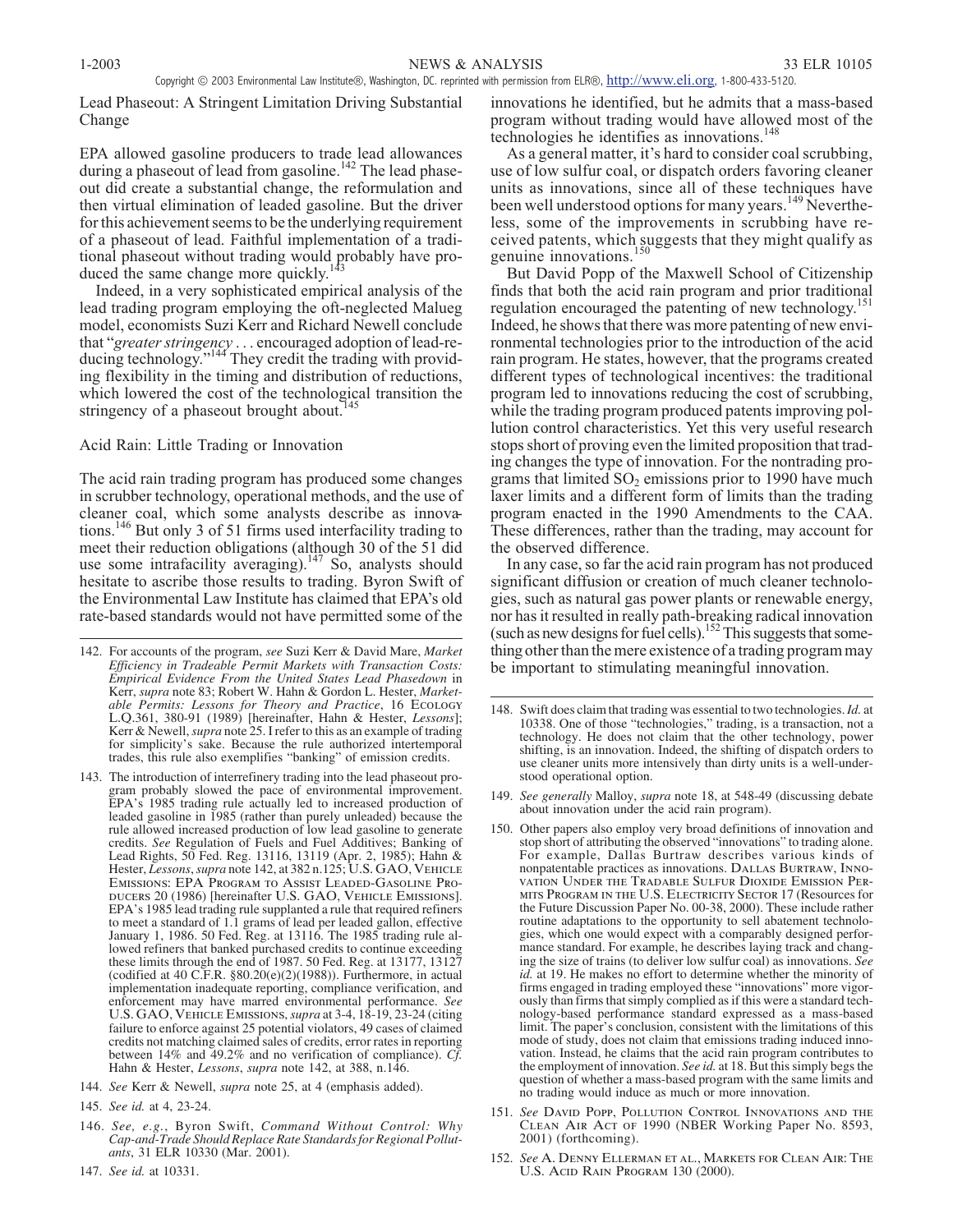#### **Saving a Fragment of the Economists' Argument**

It's quite clear that the theoretical predicate and empirical basis for the conclusion that emissions trading encourages innovation better than a comparably designed traditional regulation is fundamentally inadequate. Emissions trading obviously does nothing to encourage expensive innovation—even innovation that would produce long-term efficiency and enormous environmental improvement.

Nor does either the empirical record or reasonably sound economic theory strongly support a milder conclusion, that emissions trading does a better job of encouraging relatively cheap innovation. Under traditional regulation, the high cost sources have an incentive to adopt any innovation promising compliance for less cost than its relatively high cost of control. Under emissions trading, only innovations costing less than the marginal cost of additional reductions at facilities with relatively low control costs can find a market. Thus, trading discourages innovation by lowering the price at which innovation will become economically viable.

Nevertheless, Malueg's model and Popp's empirical work point the way toward a theory that might partially (but only partially) salvage something resembling (but not mirroring) the standard conclusion. The low cost sources under trading have an incentive to generate extra emission reductions. High cost sources under comparable traditional regulation face incentives to adopt innovations that save them money, but not necessarily innovations that increase control efficiency. So, polluters may have better incentives to innovate to increase control efficiency under a trading regime than under traditional regulation, even if overall incentives for maximizing the number of innovations have declined.

This argument, however, may not stand either. First, emissions trading creates enormous opportunities to use a very wide variety of traditional technologies to generate credits while avoiding the uncertainty involved in innovation. These opportunities may weaken incentives for innovations with greater control efficiencies. Traditional technologies typically provide excess reductions under traditional regulation because sources need to make sure that they remain in continuous compliance. Under trading, polluters using conventional techniques will sell some of this surplus, thus lessening any demand for innovation. Furthermore, trading provides opportunities to engage in minor noninnovative tweaking of operating conditions to generate excess emission reductions. An example involves using dispatch orders from electric utilities to use cleaner units more extensively. This is hardly innovative, but it does realize some extra emission reductions. Finally, the flexibility for trading may invite use of traditional technologies with relatively weak environmental performance because every increment has some value. An example involves the use of low sulfur coal in the acid rain program. Second, by weakening incentives for cost reducing innovation at high cost facilities, trading may indirectly limit innovations that will produce higher control efficiencies. Facilities whose high costs come from exceptionally dirty processes may adopt new technologies just to achieve standard outcomes at their own facilities, but these same technologies may provide superior environmental performance at cleaner facilities. And new ideas pursued to lower costs may lead to ideas for greater pollution control. For a variety of reasons, the hypothesis that emissions trading may systematically change

the type of innovation induced in a desirable manner might not stand.

This much weaker claim about the nature of innovation, however, stands on much firmer ground than the traditional claim that emissions trading spurs more innovation than traditional regulation. It certainly merits further research and exploration. Even if this turns out to be correct, trading's clear inferiority in spurring initially expensive, but environmentally excellent innovation stands as a significant problem.

## **Reframing the Debate**

One can easily say that emissions trading does stimulate innovation, for it does, at times. But one can say the same thing about traditional regulation.

This Article has already suggested a more fruitful way of framing the question: does an emissions trading scheme produce more innovation than a comparable traditional regulation? An emissions trading scheme begins with the establishment of limits upon the number of allowances distributed.<sup>153</sup> These limits would form the basis for a traditional performance standard, but for the option to trade. Convincing analysis should compare a trading program with a traditional regulation employing equally stringent limits in an equivalent form.

This way of framing the question yields important insights. Since both trading and traditional regulation sometimes stimulates innovation and sometimes does not, some factors besides the choice between trading and traditional regulation must influence the degree of innovation. This Article has already suggested that the stringency of limits has a large influence.<sup>154</sup> In the *Economic Dynamics of Environmental Law*, I explain that the form of emission limits matters as well (building on work by Swift in these pages).<sup>155</sup> One would expect that a program with mass-based limits and relatively stringent targets would produce more innovation than a rate-based program with lax limits, whether or not trading was used.

Precisely because necessity is the mother of invention, emissions trading probably produces weaker incentives for innovation than a comparable traditional regulation. And emissions trading certainly provides inadequate incentives for initially expensive innovations, even when such innovations offer long-term cost savings and significant and broad environmental advantages.

#### **Implications**

The significance of emissions trading's inferiority in stimulating innovation depends upon the value of innovation relative to other factors. Emissions trading retains significant cost saving advantages over traditional regulation, something that regulators will take into account. My *Economic Dynamics* book explains why innovation deserves more emphasis than it has received, especially with respect to environmental problems difficult to reverse.<sup>156</sup> Leading econ-

- 153. *See* Driesen, *Dichotomy*, *supra* note 5, at 324.
- 154. *Cf.* Kerr & Newell,*supra* note 25, at 4 (explaining that stringency induced innovation in the lead program).
- 155. *See* Swift, *supra* note 146; *Driesen, Economic Dynamics*, *supra* note 8, at 193-197.
- 156. *See Driesen, Economic Dynamics*, *supra* note 8.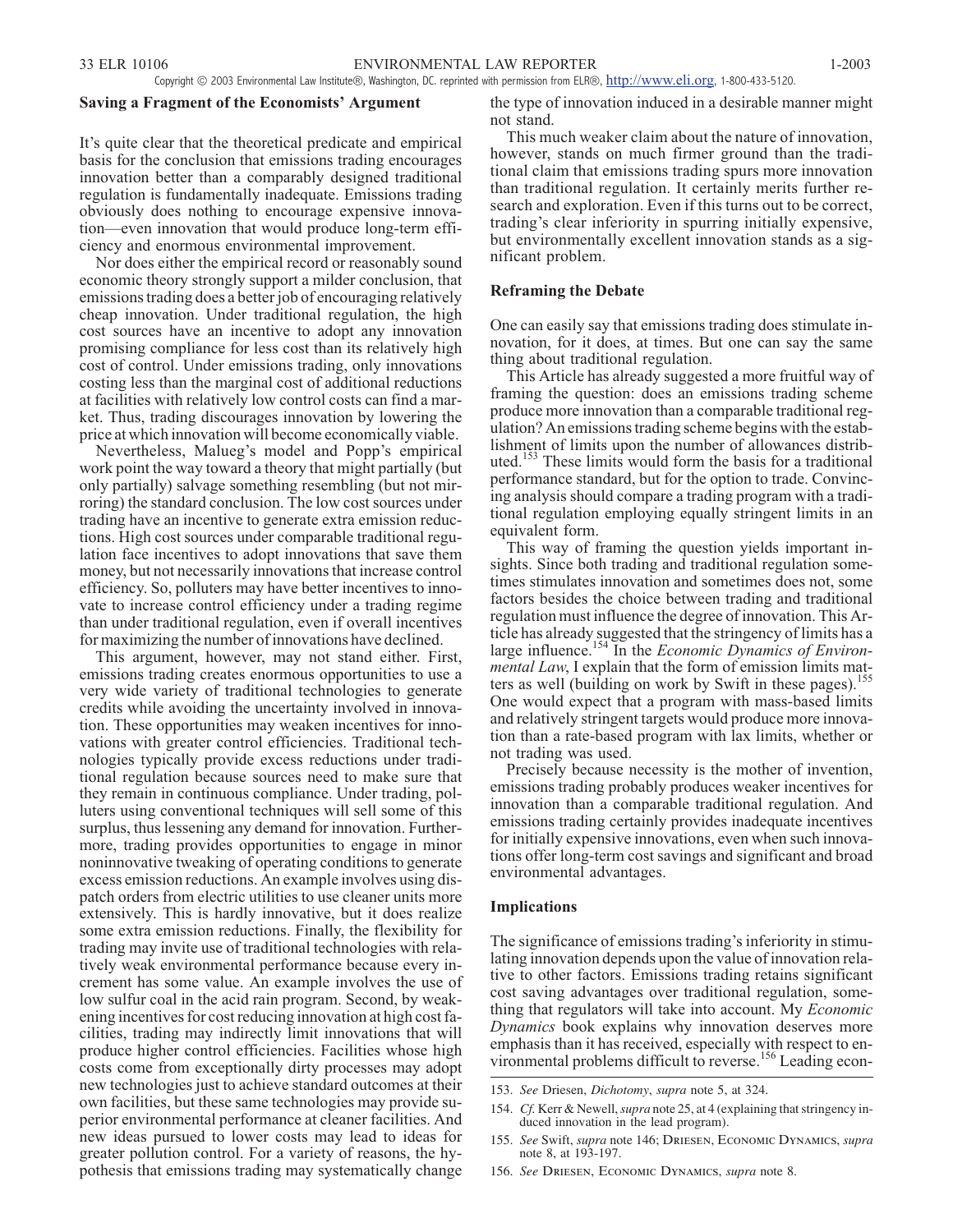omists agree that the development and spread of new technologies "may, in the long run" play a major role in determining the "success or failure of environmental protection efforts." $\frac{5}{157}$ 

The analysis underlying this Article's conclusion points to the importance of design factors for both trading and nontrading programs. Design may often have more influence upon environmental performance than the choice between trading and traditional regulation.<sup>158</sup>

In order to facilitate theoretically broad conclusions, this Article has implicitly assumed that trading programs are well designed. But often emissions trading programs have not been well designed. The economic dynamic analysis in this Article points toward the importance of good design. This Article points out that purchasers of credits will normally prefer the cheapest possible credits. This means that if any potential exists in a trading system for credits without fresh real reductions, these credits will tend to dominate the market. For poor quality credits will cost little or nothing to produce. As in currency, poor quality credits crowd out high quality credits.<sup>159</sup> Hence, good design is essential to stimulating innovation and even to just meeting basic environmental goals for a program.

Finally, neither mediocre regulation nor most emissions trading programs do very well in stimulating radical innovation. They both depend upon government standard setting, which tends toward demands unlikely to disrupt the status quo. Pollution taxes would suffer from the same problem.<sup>160</sup> Recognizing the weaknesses of trading and other oft-discussed approaches in stimulating innovation should make us eager to explore more imaginatively the possibilities for more creative use of economic incentives.

We can design more dynamic economic incentives that encourage competition to reduce pollution, much as the free market creates competition to provide better amenities. This requires creation of mechanisms that circumvent the need for repeated government decisions and allow private actions, rather than government decisions, to stimulate reductions in pollution.

The law can apply either positive economic incentives (revenue increases or cost decreases) or negative economic incentives (revenue decreases or cost increases) to polluters. This reveals a possibility that has received too little attention.<sup>161</sup> Negative economic incentives can fund positive economic incentives.

- 158. This is at least true where good monitoring is possible. Where it is not possible the choice of trading over command-and-control regulation is very likely to provide poorer environmental performance.
- 159. *See generally* James Salzman & J.B. Ruhl, *Currencies and the Commodification of Environmental Law*, 53 *Stan. L. Rev.* 607 (2000) (developing a somewhat different analogy to currency).
- 160. *Cf.* Keohane et al., *supra* note 69, at 348 (explaining that polluters' preferences have generally prevented enactment of pollution taxes); James M. Buchanan & Gordon M. Tullock, *Polluters' Profits and Political Response: Direct Control Versus Taxes*, 65 *Am. Econ. Rev.* 139, 141-42 (1975) (explaining why polluters oppose pollution taxes); Driesen, *Dichotomy, supra* note 5, at 340-43 (describing various impediments to setting tax rates for pollution).
- 161. It has received some attention. *See, e.g.*, Stewart, *Limits*, *supra* note 75, at 12 n.31 (fees from a pollution tax could be used to subsidize pollution reduction); Robert W. Hahn, *Economic Prescriptions for Environmental Problems: How the Patient Followed the Doctor's Orders*, 3 *J. Econ. Persp.* 95, 104-07 (1994) (describing effluent taxes dedicated to funding environmental improvement); *Mikael*

Governments have designed programs that use negative economic incentives to fund positive economic incentives. New Zealand addressed the depletion of its fishery by imposing fees on fishing (a negative economic incentive) and using revenue from these fees to pay some fishermen to retire (a positive economic incentive). This may reduce pressure on the fish if fees are high enough.<sup>162</sup> The California Legislature has considered a program (called Drive  $++$ ) that involves imposing a fee upon consumers purchasing an energy-inefficient or high pollution vehicle and using the proceeds to fund a rebate on the purchase of an energy-efficient vehicle or low polluting vehicle.<sup>163</sup> Similarly, New Hampshire officials have proposed an "Industry Average Performance System" that redistributes pollution taxes to the polluting industry in ways that favor lower emissions.<sup>164</sup>

One can build on this principle to craft laws that mimic the free market's dynamic competitive character far better than taxes or subsidies. In a competitive free market, a firm that innovates to reduce its cost or increase its revenues not only increases its profits, it often reduces its competitors' profits. Hence, firms in a very competitive market face strong incentives to innovate and improve.<sup>165</sup> Failing to do so can threaten their survival. Doing so can make them prosper.

One could craft an "environmental competition statute" that requires polluters to pay any costs that competitors incur in reducing pollution plus a substantial premium, thereby creating a significant incentive to be among the first to reduce pollution.<sup>166</sup> An environmental competition statute directly attacks a fundamental problem with existing free market incentives: the polluting firm must bear any cleanup costs itself. Since the firm does not experience all of the costs of pollution itself (most are externalized and felt by the general public), it rarely pays to clean up.<sup>167</sup> If firms could systematically externalize the costs of cleanup without substantial administrative intervention, just as they externalize the cost of pollution, then even a fairly

*Skou Andersen, Governance by Green Taxes: Making Pol- lution Prevention Pay* (1994) (advocating earmarking of green taxes to fund pollution reduction).

- 162. T.H. Tietenberg, *Using Economic Incentives to Maintain Our Envi- ronment*, *Challenge*, Mar./Apr. 1990, at 42, 43.
- 163. *See* Nathanael Greene & Vanessa Ward, *Getting the Sticker Price Right: Incentives for Cleaner, More Efficient Vehicles*, 12 *Pace Envtl. L. Rev.* 91, 94-97 (1994).
- 164. *See* New Hampshire Representative Jeffrey C. MacGillivray & Kenneth Colburn, Director, New Hampshire Department of Environmental Services, A New Approach to Air Pollution Regulation, Industry-Average Performance Systems (IAPS) (1997) (on file with author).
- 165. *See Tornatzky & Fleischer*, *supra* note 99, at 168 (intense competition tends to stimulate spread of innovation).
- 166. I have sketched this idea previously in Driesen, *Dichotomy, supra* note 5, at 344-47 and Driesen, *Sustainable Development, supra* note 13, at 10288-90. The idea receives a fuller defense in *Driesen, Economic Dynamics*,*supra* note 8, at 151-61, 163, 213. An EPA economist has recently offered a "feebate" proposal for electric utility that bears some resemblance to my proposal. *See* Andrew M. Ballard, *Fee/Rebate System May Offer Flexibility in Reducing Emissions, EPA Economist Tells Conference*, 33 *Env't Rep.* (BNA) 1437 (June 28, 2002).
- 167. *See Anderson et. al., Environmental Improvement Through Economic Incentives* 3-4 (1977). For an application of this principle to international environmental law *see* David M. Driesen, *The Congressional Role In International Environmental Law and Its Implications for Statutory Interpretation*, 19 *B.C. Envtl. Aff. L. Rev.* 287, 306 (1991).

<sup>157.</sup> *See, e.g.*, Jaffe et al., *supra* note 3, at 49.